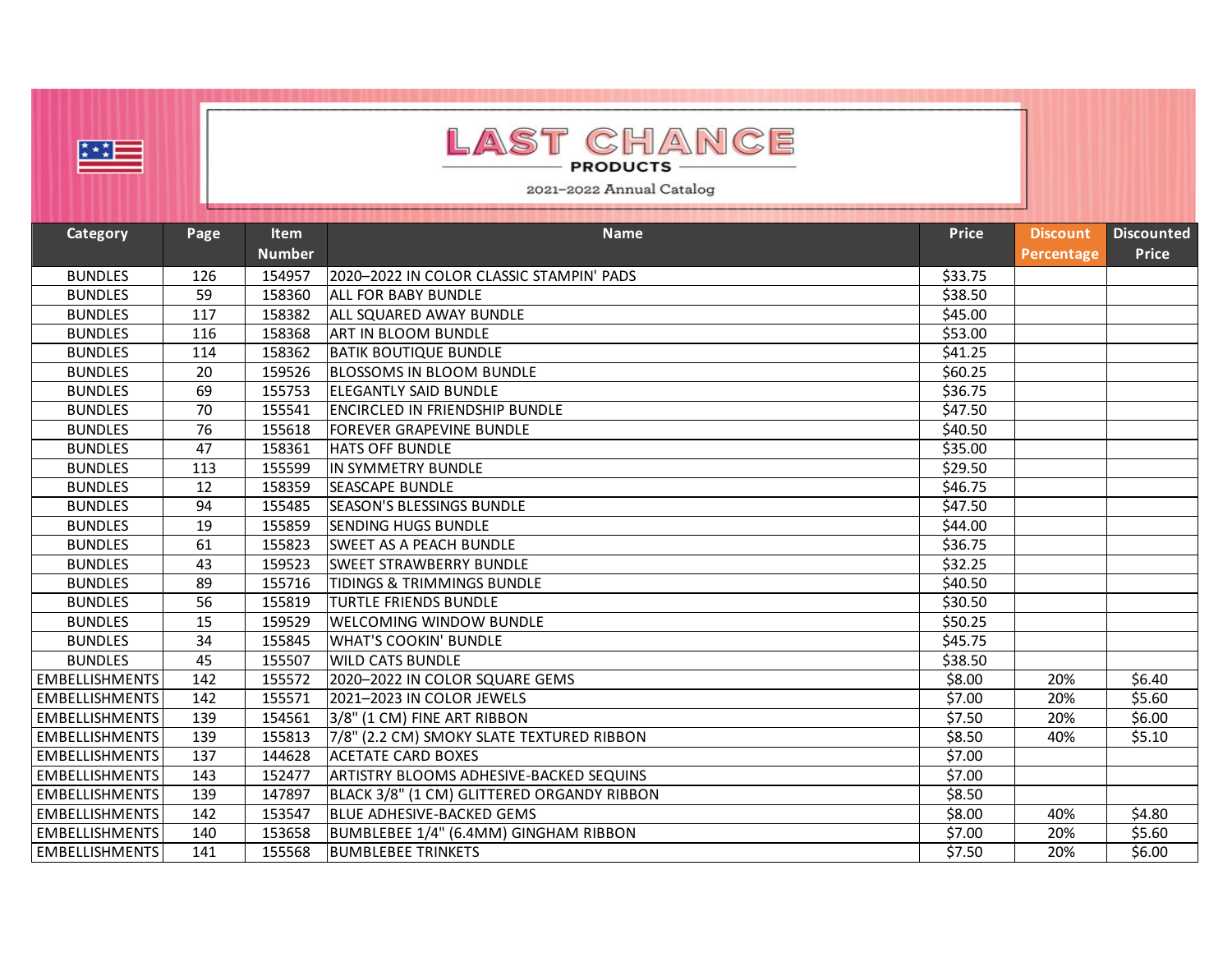| Category                  | Page | <b>Item</b>   | <b>Name</b>                                                         | <b>Price</b> | <b>Discount</b> | <b>Discounted</b> |
|---------------------------|------|---------------|---------------------------------------------------------------------|--------------|-----------------|-------------------|
|                           |      | <b>Number</b> |                                                                     |              | Percentage      | <b>Price</b>      |
| <b>EMBELLISHMENTS</b>     | 139  | 155722        | EVENING EVERGREEN (3/8" 1 CM) CHEVRON WEAVE RIBBON                  | \$6.00       | 20%             | \$4.80            |
| <b>EMBELLISHMENTS</b>     | 141  | 155465        | <b>EXPRESSIONS IN INK EPHEMERA PACK</b>                             | \$7.00       | 20%             | \$5.60            |
| <b>EMBELLISHMENTS</b>     | 139  | 155610        | FLIRTY FLAMINGO 1/4" (6.4 MM) METALLIC RIBBON                       | \$8.00       | 20%             | \$6.40            |
| <b>EMBELLISHMENTS</b>     | 140  | 153620        | FLOWERS FOR EVERY SEASON RIBBON COMBO PACK                          | \$10.00      | 20%             | \$8.00            |
| <b>EMBELLISHMENTS</b>     | 142  | 155500        | <b>GENIAL GEMS</b>                                                  | \$8.00       | 40%             | \$4.80            |
| <b>EMBELLISHMENTS</b>     | 142  | 152478        | <b>GILDED GEMS</b>                                                  | \$7.00       | 20%             | \$5.60            |
| <b>EMBELLISHMENTS</b>     | 139  | 154572        | GORGEOUS GRAPE 3/8" (1 CM) SHEER RIBBON                             | \$7.00       | 40%             | \$4.20            |
| <b>EMBELLISHMENTS</b>     | 140  | 155812        | HIGHLAND HEATHER 1/2" (1.3 CM) GROSGRAIN RIBBON                     | \$6.00       | 40%             | \$3.60            |
| <b>EMBELLISHMENTS</b>     | 142  | 150457        | <b>HOLIDAY RHINESTONE BASIC JEWELS</b>                              | \$6.00       |                 |                   |
| <b>EMBELLISHMENTS</b>     | 139  | 155815        | JUST JADE & GOLD 3/8" (1 CM) BRAIDED RIBBON                         | \$6.00       | 20%             | \$4.80            |
| <b>EMBELLISHMENTS</b>     | 143  | 153100        | <b>MASON JAR SHAKER DOMES</b>                                       | \$6.50       | 20%             | \$5.20            |
| <b>EMBELLISHMENTS</b>     | 143  | 146282        | <b>METALLIC PEARLS</b>                                              | \$7.00       |                 |                   |
| <b>EMBELLISHMENTS</b>     | 137  | 155685        | MINI JAM JARS                                                       | \$9.00       |                 |                   |
| <b>EMBELLISHMENTS</b>     | 140  | 155814        | MINT MACARON 1/2" (1.3 CM) SOFT VELVET RIBBON                       | \$8.50       | 40%             | \$5.10            |
| <b>EMBELLISHMENTS</b>     | 139  | 149496        | OLD OLIVE/PRETTY PEACOCK 3/8" (1 CM) REVERSIBLE RIBBON              | \$7.50       | 20%             | \$6.00            |
| <b>EMBELLISHMENTS</b>     | 140  | 155816        | PALE PAPAYA & WHITE 1/2" (1.3 CM) WOVEN RIBBON                      | \$7.00       | 40%             | \$4.20            |
| <b>EMBELLISHMENTS</b>     | 141  | 155697        | <b>PAPER LATTICE</b>                                                | \$6.00       | 20%             | \$4.80            |
| <b>EMBELLISHMENTS</b>     | 139  | 149441        | PETAL PINK 5/8" (1.6 CM) ORGANDY STRIPED RIBBON                     | \$8.00       | 40%             | \$4.80            |
| <b>EMBELLISHMENTS</b>     | 140  | 152466        | PLAYFUL PETS TRIM COMBO PACK                                        | \$7.50       | 20%             | \$6.00            |
| <b>EMBELLISHMENTS</b>     | 143  | 152467        | PLAYING WITH PATTERNS RESIN DOTS                                    | \$8.00       | 40%             | \$4.80            |
| <b>EMBELLISHMENTS</b>     | 140  | 151155        | REAL RED 3/8" (1 CM) DOUBLE-STITCHED SATIN RIBBON                   | \$7.50       | 20%             | \$6.00            |
| <b>EMBELLISHMENTS</b>     | 143  | 153556        | <b>SEQUINS FOR EVERYTHING</b>                                       | \$12.00      | 50%             | \$6.00            |
| <b>EMBELLISHMENTS</b>     | 143  | 155569        | <b>SHAKER SHAPES</b>                                                | \$7.00       | 40%             | \$4.20            |
| <b>EMBELLISHMENTS</b>     | 142  | 155567        | SILVER & CLEAR EPOXY ESSENTIALS                                     | \$9.50       | 20%             | \$7.60            |
| <b>EMBELLISHMENTS</b>     | 140  | 149593        | VERY VANILLA 3/8" (1 CM) SCALLOPED LACE TRIM                        | \$7.00       | 20%             | \$5.60            |
| <b>HOST</b>               | 171  | 155858        | BETTER PLACES HOST CLING STAMP SET                                  | \$12.00      |                 |                   |
| <b>HOST</b>               | 171  | 155637        | NATURAL TEXTURES HOST CLING STAMP SET                               | \$13.00      |                 |                   |
| <b>HOST</b>               | 171  | 155426        | PATTERN PARTY 12" X 12" (30.5 X 30.5 CM) HOST DESIGNER SERIES PAPER | \$18.00      |                 |                   |
| <b>HOST</b>               | 170  | 155787        | PRINCE & PRINCESS HOST PHOTOPOLYMER STAMP SET                       | \$10.00      |                 |                   |
| <b>INK</b>                | 126  | 153125        | 2020-2022 IN COLOR STAMPIN' WRITE MARKERS                           | \$15.00      | 20%             | \$12.00           |
| <b>INK</b>                | 123  | 153122        | BUMBLEBEE CLASSIC STAMPIN' INK REFILL                               | \$3.75       |                 |                   |
| $\overline{\mathsf{INK}}$ | 123  | 153116        | <b>BUMBLEBEE CLASSIC STAMPIN' PAD</b>                               | \$7.50       |                 |                   |
| <b>INK</b>                | 123  | 153120        | CINNAMON CIDER CLASSIC STAMPIN' INK REFILL                          | \$3.75       |                 |                   |
| <b>INK</b>                | 123  | 153114        | CINNAMON CIDER CLASSIC STAMPIN' PAD                                 | \$7.50       |                 |                   |
| <b>INK</b>                | 123  | 153105        | CINNAMON CIDER STAMPIN' BLENDS COMBO PACK                           | \$9.00       | 20%             | \$7.20            |
| <b>INK</b>                | 123  | 153121        | JUST JADE CLASSIC STAMPIN' INK REFILL                               | \$3.75       |                 |                   |
| <b>INK</b>                | 123  | 153115        | JUST JADE CLASSIC STAMPIN' PAD                                      | \$7.50       |                 |                   |
| <b>INK</b>                | 123  | 153107        | JUST JADE STAMPIN' BLENDS COMBO PACK                                | \$9.00       | 20%             | \$7.20            |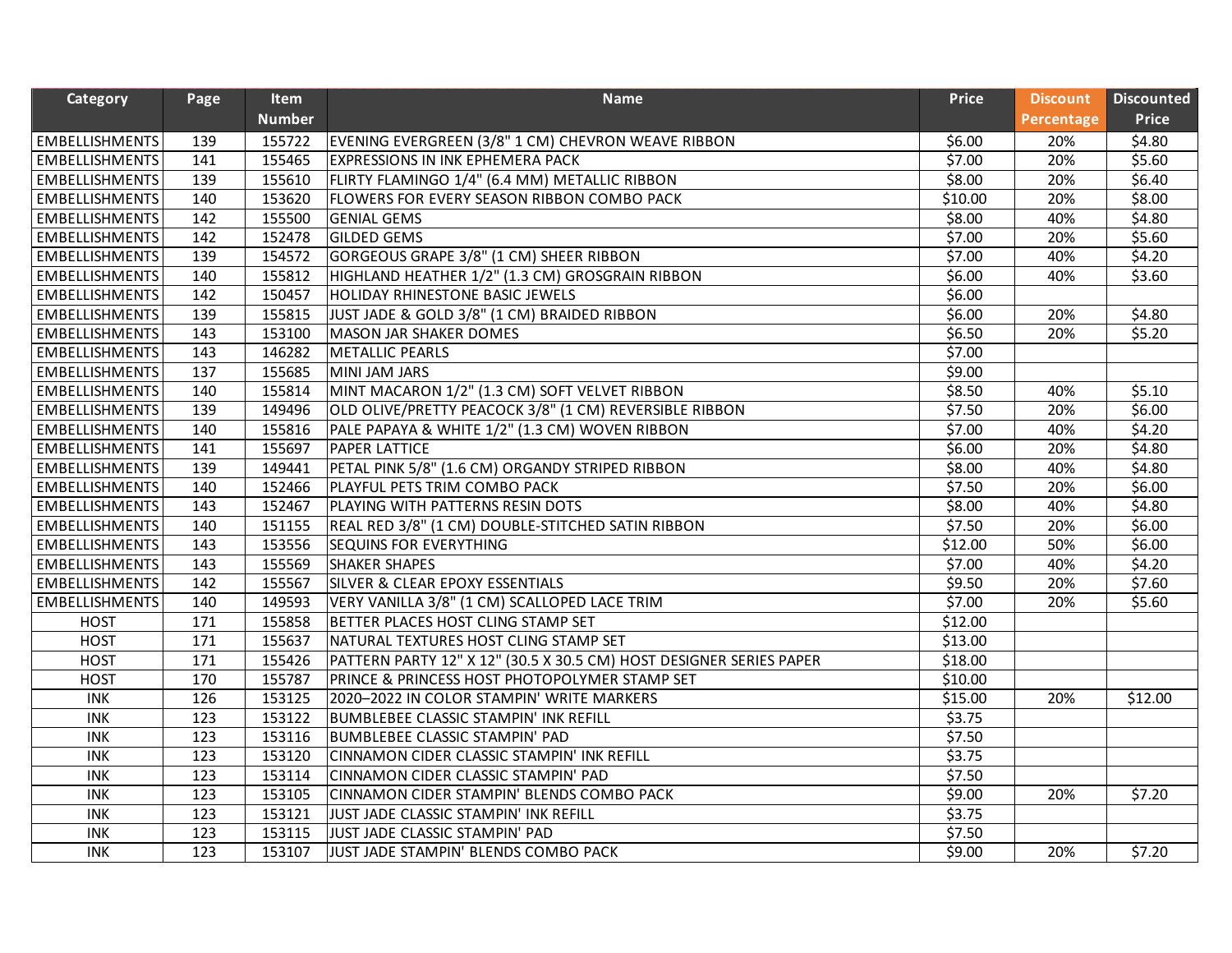| Category                  | Page | <b>Item</b><br><b>Number</b> | <b>Name</b>                                                                   | <b>Price</b>       | <b>Discount</b><br>Percentage | <b>Discounted</b><br><b>Price</b> |
|---------------------------|------|------------------------------|-------------------------------------------------------------------------------|--------------------|-------------------------------|-----------------------------------|
| <b>INK</b>                | 123  | 153123                       | MAGENTA MADNESS CLASSIC STAMPIN' INK REFILL                                   | $\overline{5}3.75$ |                               |                                   |
| $\overline{\mathsf{INK}}$ | 123  | 153117                       | MAGENTA MADNESS CLASSIC STAMPIN' PAD                                          | \$7.50             |                               |                                   |
| <b>INK</b>                | 123  | 153106                       | MAGENTA MADNESS STAMPIN' BLENDS COMBO PACK                                    | \$9.00             | 40%                           | \$5.40                            |
| <b>INK</b>                | 123  | 153124                       | MISTY MOONLIGHT CLASSIC STAMPIN' INK REFILL                                   | \$3.75             |                               |                                   |
| <b>INK</b>                | 123  | 153118                       | MISTY MOONLIGHT CLASSIC STAMPIN' PAD                                          | \$7.50             |                               |                                   |
| <b>INK</b>                | 123  | 153108                       | MISTY MOONLIGHT STAMPIN' BLENDS COMBO PACK                                    | \$9.00             | 20%                           | \$7.20                            |
| INK                       | 128  | 132133                       | WHITE STAMPIN' CHALK MARKER                                                   | \$3.50             |                               |                                   |
| <b>KITS</b>               | 127  | 155505                       | HAND-PENNED MEMORIES & MORE CARD PACK                                         | \$10.00            | 40%                           | \$6.00                            |
| <b>KITS</b>               | 127  | 155662                       | WHAT A YEAR MEMORIES & MORE CARD PACK                                         | \$10.00            | 50%                           | \$5.00                            |
| <b>PAPER</b>              | 126  | 153076                       | 2020-2022 IN COLOR 12" X 12" (30.5 X 30.5 CM) CARDSTOCK                       | \$12.75            |                               |                                   |
| PAPER                     | 126  | 153074                       | 2020-2022 IN COLOR 8-1/2" X 11" CARDSTOCK PACK                                | \$9.00             |                               |                                   |
| PAPER                     |      | 155380                       | 2020-2022 IN COLOR GRID PAPER                                                 | \$9.00             | 25%                           | \$6.75                            |
| <b>PAPER</b>              | 134  | 155641                       | 2021-2023 IN COLOR 6" X 6" (15.2 X 15.2 CM) DESIGNER SERIES PAPER             | \$11.50            | 40%                           | \$6.90                            |
| <b>PAPER</b>              | 135  | 155616                       | 2021-2023 IN COLOR SHIMMER VELLUM                                             | \$12.00            | 20%                           | \$9.60                            |
| PAPER                     | 137  | 150428                       | 3-1/8" X 3-1/8" (7.9 X 7.9 CM) ACETATE CARD BOXES                             | \$6.00             | 20%                           | \$4.80                            |
| <b>PAPER</b>              | 137  | 151312                       | 3" X 9" (7.6 X 22. 9 CM) PRINTED GUSSETED CELLOPHANE BAGS                     | \$7.00             |                               |                                   |
| <b>PAPER</b>              | 130  | 155841                       | BEAUTY OF THE EARTH 12" X 12" (30.5 X 30.5 CM) DESIGNER SERIES PAPER          | \$11.50            |                               |                                   |
| <b>PAPER</b>              | 131  | 155696                       | BLOOM WHERE YOU'RE PLANTED 12" X 12" (30.5 X 30.5 CM) DESIGNER SERIES PAPER   | \$11.50            |                               |                                   |
| PAPER                     | 134  | 155228                       | BRIGHTS 6" X 6" (15.2 X 15.2 CM) DESIGNER SERIES PAPER                        | \$11.50            | 40%                           | \$6.90                            |
| <b>PAPER</b>              | 123  | 153077                       | BUMBLEBEE 8-1/2" X 11" CARDSTOCK                                              | \$8.75             |                               |                                   |
| PAPER                     | 123  | 153078                       | CINNAMON CIDER 8-1/2" X 11" CARDSTOCK                                         | \$8.75             |                               |                                   |
| <b>PAPER</b>              | 131  | 155464                       | EXPRESSIONS IN INK 12" X 12" (30.5 X 30.5 CM) SPECIALTY DESIGNER SERIES PAPER | \$15.00            |                               |                                   |
| PAPER                     | 131  | 155499                       | HAND-PENNED 12" X 12" (30.5 X 30.5 CM) DESIGNER SERIES PAPER                  | \$11.50            |                               |                                   |
| PAPER                     | 127  | 155501                       | HAND-PENNED MEMORIES & MORE CARDS & ENVELOPES                                 | \$10.00            | 20%                           | \$8.00                            |
| <b>PAPER</b>              | 135  | 154574                       | HYDRANGEA HILL MERCURY GLASS DESIGNER ACETATE                                 | \$11.50            | 40%                           | \$6.90                            |
| <b>PAPER</b>              | 134  | 155230                       | IN COLOR 2020-2022 6" X 6" (15.2 X 15.2 CM) DESIGNER SERIES PAPER             | \$11.50            | 40%                           | \$6.90                            |
| PAPER                     | 132  | 152494                       | IN GOOD TASTE 12" X 12" (30.5 X 30.5 CM) DESIGNER SERIES PAPER                | \$21.00            | 40%                           | \$12.60                           |
| PAPER                     | 132  | 155817                       | IN THE WILD 12" X 12" (30.5 X 30.5 CM) DESIGNER SERIES PAPER                  | \$11.50            | 40%                           | \$6.90                            |
| PAPER                     | 123  | 153079                       | JUST JADE 8-1/2" X 11" CARDSTOCK                                              | \$8.75             |                               |                                   |
| PAPER                     | 123  | 153080                       | MAGENTA MADNESS 8-1/2" X 11" CARDSTOCK                                        | \$8.75             |                               |                                   |
| PAPER                     | 137  | 153493                       | MINI COFFEE CUPS                                                              | \$7.50             | 20%                           | \$6.00                            |
| <b>PAPER</b>              | 137  | 153069                       | MINI PAPER PUMPKIN BOX                                                        | \$7.50             |                               |                                   |
| PAPER                     | 123  | 153081                       | MISTY MOONLIGHT 8-1/2" X 11" CARDSTOCK                                        | \$8.75             |                               |                                   |
| PAPER                     | 134  | 155226                       | NEUTRALS 6" X 6" (15.2 X 15.2 CM) DESIGNER SERIES PAPER                       | \$11.50            | 40%                           | \$6.90                            |
| PAPER                     | 135  | 155784                       | OMBRE 12" X 12" (30.5 X 30.5 CM) SPECIALTY PAPER                              | \$10.00            | 20%                           | \$8.00                            |
| PAPER                     | 137  | 155479                       | <b>OMBRE GIFT BAGS</b>                                                        | \$6.00             | 20%                           | \$4.80                            |
| <b>PAPER</b>              | 132  | 155807                       | PANSY PETALS 12" X 12" (30.5 X 30.5 CM) DESIGNER SERIES PAPER                 | \$11.50            | 20%                           | \$9.20                            |
| <b>PAPER</b>              | 135  | 153056                       | <b>RAINBOW GLIMMER PAPER</b>                                                  | \$6.00             | 20%                           | \$4.80                            |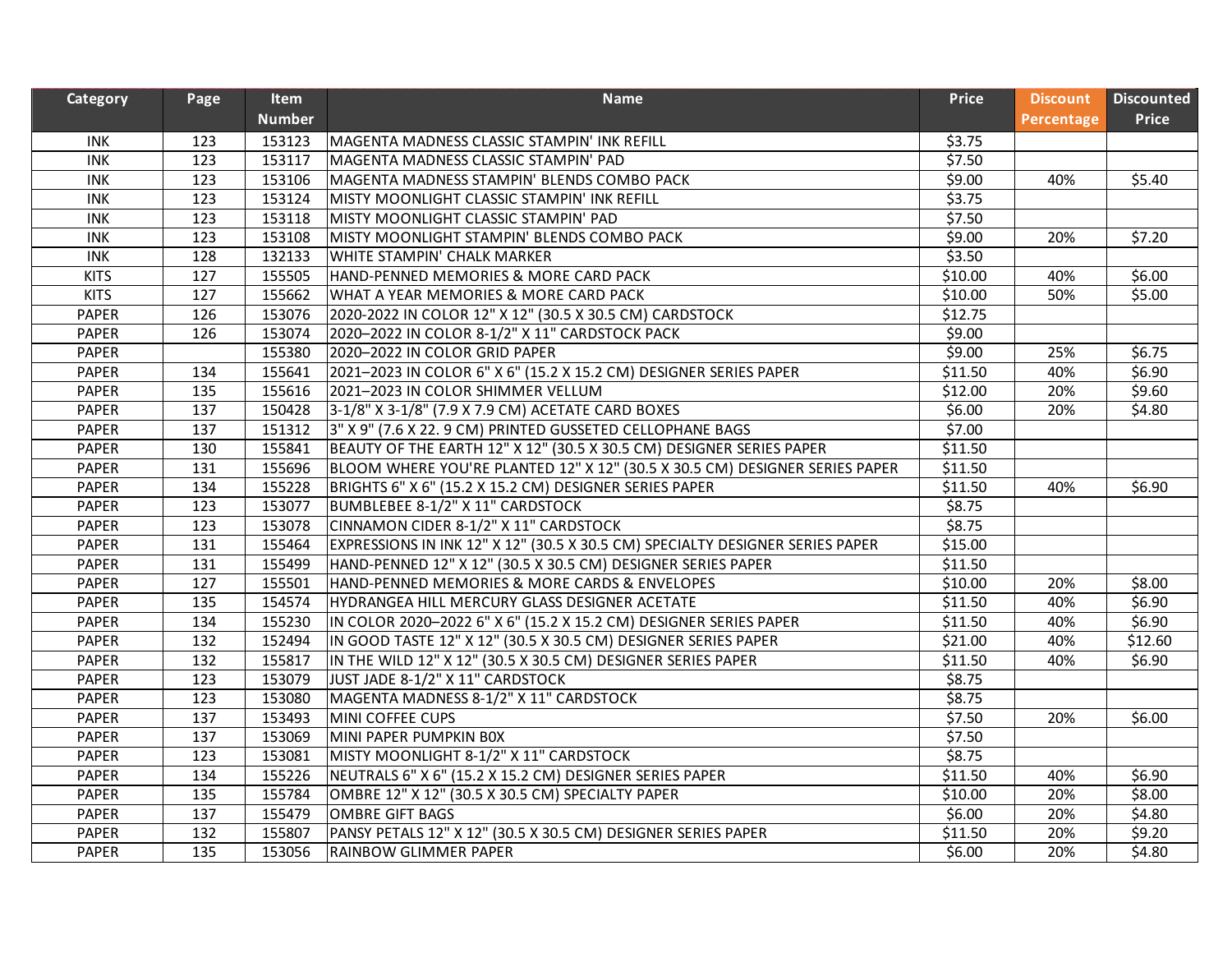| Category          | Page | Item          | <b>Name</b>                                                               | <b>Price</b> | <b>Discount</b> | <b>Discounted</b> |
|-------------------|------|---------------|---------------------------------------------------------------------------|--------------|-----------------|-------------------|
|                   |      | <b>Number</b> |                                                                           |              | Percentage      | Price             |
| <b>PAPER</b>      | 134  | 155227        | REGALS 6" X 6" (15.2 X 15.2 CM) DESIGNER SERIES PAPER                     | \$11.50      | 40%             | \$6.90            |
| <b>PAPER</b>      | 137  | 155566        | SIMPLY CLASSIC TREAT BOXES                                                | \$10.00      | 40%             | \$6.00            |
| <b>PAPER</b>      | 133  | 155761        | SIMPLY ELEGANT 12" X 12" (30.5 X 30.5 CM) SPECIALTY DESIGNER SERIES PAPER | \$15.00      |                 |                   |
| <b>PAPER</b>      | 135  | 152484        | SQUARE VELLUM DOILIES                                                     | \$5.00       | 20%             | \$4.00            |
| <b>PAPER</b>      | 134  | 155229        | SUBTLES 6" X 6" (15.2 X 15.2 CM) DESIGNER SERIES PAPER                    | \$11.50      | 40%             | \$6.90            |
| <b>PAPER</b>      | 133  | 155605        | SWEET SYMMETRY 12" X 12" (30.5 X 30.5 CM) DESIGNER SERIES PAPER           | \$11.50      |                 |                   |
| <b>PAPER</b>      | 133  | 155718        | TIDINGS OF CHRISTMAS 6" X 6" (15.2 X 15.2 CM) DESIGNER SERIES PAPER       | \$11.50      |                 |                   |
| <b>PAPER</b>      | 134  | 155686        | YOU'RE A PEACH 12" X 12" (30.5 X 30.5 CM) DESIGNER SERIES PAPER           | \$11.50      | 20%             | \$9.20            |
| <b>STAMP SETS</b> | 46   | 149270        | A GOOD MAN CLING STAMP SET                                                | \$24.00      |                 |                   |
| <b>STAMP SETS</b> | 14   | 149320        | A WISH FOR EVERYTHING CLING STAMP SET                                     | \$39.00      |                 |                   |
| <b>STAMP SETS</b> | 50   | 155038        | AFTER THE STORM CLING STAMP SET                                           | \$21.00      |                 |                   |
| <b>STAMP SETS</b> | 59   | 155470        | ALL FOR BABY PHOTOPOLYMER STAMP SET                                       | \$17.00      |                 |                   |
| <b>STAMP SETS</b> | 117  | 155087        | ALL SQUARED AWAY CLING STAMP SET                                          | \$23.00      |                 |                   |
| <b>STAMP SETS</b> | 99   | 158275        | ALL THINGS FABULOUS PHOTOPOLYMER STAMP SET                                | \$22.00      |                 |                   |
| <b>STAMP SETS</b> | 74   | 158183        | ALWAYS IN MY HEART PHOTOPOLYMER STAMP SET                                 | \$18.00      |                 |                   |
| <b>STAMP SETS</b> | 116  | 155085        | ART IN BLOOM PHOTOPOLYMER STAMP SET                                       | \$26.00      |                 |                   |
| <b>STAMP SETS</b> | 85   | 149385        | BACK ON YOUR FEET CLING STAMP SET                                         | \$21.00      |                 |                   |
| <b>STAMP SETS</b> | 86   | 156930        | BADGER BESTIES CLING STAMP SET                                            | \$19.00      |                 |                   |
| <b>STAMP SETS</b> | 95   | 158239        | BANNER YEAR PHOTOPOLYMER STAMP SET                                        | \$17.00      |                 |                   |
| <b>STAMP SETS</b> | 114  | 155077        | <b>BATIK BOUTIQUE PHOTOPOLYMER STAMP SET</b>                              | \$17.00      |                 |                   |
| <b>STAMP SETS</b> | 79   | 151677        | <b>BEAUTIFUL MOMENTS CLING STAMP SET</b>                                  | \$23.00      |                 |                   |
| <b>STAMP SETS</b> | 40   | 154499        | BEST CHAPTER PHOTOPOLYMER STAMP SET                                       | \$17.00      |                 |                   |
| <b>STAMP SETS</b> | 103  | 152568        | <b>BEST YEAR CLING STAMP SET</b>                                          | \$20.00      |                 |                   |
| <b>STAMP SETS</b> | 118  | 149256        | <b>BIRCH CLING STAMP SET</b>                                              | \$17.00      |                 |                   |
| <b>STAMP SETS</b> | 108  | 158281        | BIRDS & BRANCHES PHOTOPOLYMER STAMP SET                                   | \$18.00      |                 |                   |
| <b>STAMP SETS</b> | 20   | 158283        | BLOSSOMS IN BLOOM PHOTOPOLYMER STAMP SET                                  | \$22.00      |                 |                   |
| <b>STAMP SETS</b> | 33   | 154528        | BREW SOME FUN CLING STAMP SET                                             | \$19.00      |                 |                   |
| <b>STAMP SETS</b> | 41   | 155444        | BUNCHES OF FUN CLING STAMP SET                                            | \$20.00      |                 |                   |
| <b>STAMP SETS</b> | 62   | 155059        | CELEBRATE WITH FLOWERS CLING STAMP SET                                    | \$18.00      |                 |                   |
| <b>STAMP SETS</b> | 36   | 156058        | CREATE WITH FRIENDS PHOTOPOLYMER STAMP SET                                | \$17.00      |                 |                   |
| <b>STAMP SETS</b> | 37   | 149325        | DAISY LANE CLING STAMP SET                                                | \$23.00      |                 |                   |
| <b>STAMP SETS</b> | 31   | 158321        | DRESSED TO IMPRESS PHOTOPOLYMER STAMP SET                                 | 518.00       |                 |                   |
| <b>STAMP SETS</b> | 69   | 155095        | ELEGANTLY SAID CLING STAMP SET                                            | \$23.00      |                 |                   |
| <b>STAMP SETS</b> | 70   | 155408        | <b>ENCIRCLED IN FRIENDSHIP CLING STAMP SET</b>                            | \$19.00      |                 |                   |
| <b>STAMP SETS</b> | 26   | 154452        | <b>ENJOY THE MOMENT CLING STAMP SET</b>                                   | \$23.00      | 20%             | \$18.40           |
| <b>STAMP SETS</b> | 91   | 153313        | EVERGREEN ELEGANCE CLING STAMP SET                                        | \$22.00      |                 |                   |
| <b>STAMP SETS</b> | 90   | 155634        | <b>FESTIVE FOLIAGE CLING STAMP SET</b>                                    | \$21.00      |                 |                   |
| <b>STAMP SETS</b> | 73   | 151457        | lFOREVER BLOSSOMS CLING STAMP SET                                         | \$23.00      |                 |                   |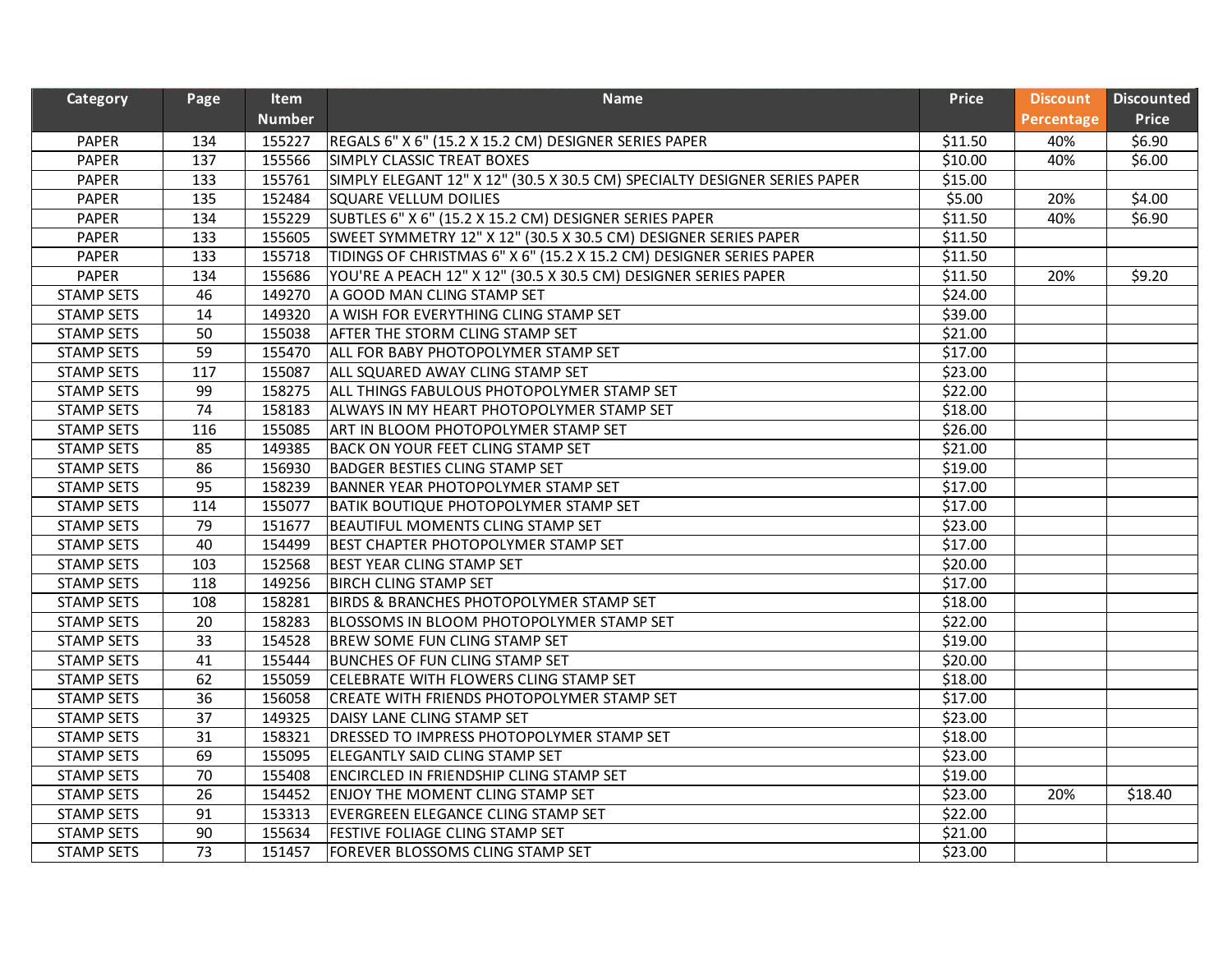| Category          | Page | ltem          | <b>Name</b>                               | <b>Price</b> | <b>Discount</b> | <b>Discounted</b> |
|-------------------|------|---------------|-------------------------------------------|--------------|-----------------|-------------------|
|                   |      | <b>Number</b> |                                           |              | Percentage      | <b>Price</b>      |
| <b>STAMP SETS</b> | 76   | 155626        | FOREVER GRAPEVINE CLING STAMP SET         | \$20.00      |                 |                   |
| <b>STAMP SETS</b> | 83   | 149468        | <b>FREE AS A BIRD CLING STAMP SET</b>     | \$22.00      |                 |                   |
| <b>STAMP SETS</b> | 65   | 152641        | FROM ALL OF US CLING STAMP SET            | \$21.00      |                 |                   |
| <b>STAMP SETS</b> | 22   | 154408        | <b>GARDEN WISHES CLING STAMP SET</b>      | \$22.00      | 40%             | \$13.20           |
| <b>STAMP SETS</b> | 108  | 152565        | HAND-DRAWN BLOOMS CLING STAMP SET         | \$23.00      | 20%             | \$18.40           |
| <b>STAMP SETS</b> | 119  | 154494        | HANDMADE FOR YOU CLING STAMP SET          | \$17.00      |                 |                   |
| <b>STAMP SETS</b> | 50   | 154444        | HANDSOMELY SUITED CLING STAMP SET         | \$21.00      | 50%             | \$10.50           |
| <b>STAMP SETS</b> | 66   | 152539        | HAPPIEST OF BIRTHDAYS CLING STAMP SET     | \$19.00      |                 |                   |
| <b>STAMP SETS</b> | 47   | 155483        | HATS OFF PHOTOPOLYMER STAMP SET           | \$17.00      |                 |                   |
| <b>STAMP SETS</b> | 100  | 155665        | HENNA HEARTS CLING STAMP SET              | \$18.00      |                 |                   |
| <b>STAMP SETS</b> | 65   | 154464        | HEY BIRTHDAY CHICK CLING STAMP SET        | \$21.00      | 20%             | \$16.80           |
| <b>STAMP SETS</b> | 62   | 158289        | HIPPO HAPPINESS PHOTOPOLYMER STAMP SET    | \$18.00      |                 |                   |
| <b>STAMP SETS</b> | 30   | 158218        | IN BLOOM PHOTOPOLYMER STAMP SET           | \$17.00      |                 |                   |
| <b>STAMP SETS</b> | 113  | 155140        | lIN SYMMETRY PHOTOPOLYMER STAMP SET       | \$17.00      |                 |                   |
| <b>STAMP SETS</b> | 31   | 155042        | LIGHTHEARTED LINES CLING STAMP SET        | \$21.00      |                 |                   |
| <b>STAMP SETS</b> | 115  | 158245        | LOVE OF LEAVES PHOTOPOLYMER STAMP SET     | \$18.00      |                 |                   |
| <b>STAMP SETS</b> | 40   | 155047        | MAKE IT HAPPEN CLING STAMP SET            | \$22.00      |                 |                   |
| <b>STAMP SETS</b> | 42   | 155001        | MANY HAPPENINGS CLING STAMP SET           | \$22.00      |                 |                   |
| <b>STAMP SETS</b> | 42   | 154510        | MANY MESSAGES CLING STAMP SET             | \$22.00      |                 |                   |
| <b>STAMP SETS</b> | 32   | 154997        | MEASURE OF LOVE PHOTOPOLYMER STAMP SET    | \$17.00      |                 |                   |
| <b>STAMP SETS</b> | 53   | 150528        | NATURE'S BEAUTY CLING STAMP SET           | \$21.00      |                 |                   |
| <b>STAMP SETS</b> | 77   | 158301        | ORNATE THANKS PHOTOPOLYMER STAMP SET      | \$18.00      |                 |                   |
| <b>STAMP SETS</b> | 54   | 152520        | PAMPERED PETS CLING STAMP SET             | \$21.00      |                 |                   |
| <b>STAMP SETS</b> | 48   | 155454        | PATH TO GREATNESS CLING STAMP SET         | \$21.00      |                 |                   |
| <b>STAMP SETS</b> | 93   | 158335        | PERFECTLY PLAID PHOTOPOLYMER STAMP SET    | \$17.00      |                 |                   |
| <b>STAMP SETS</b> | 58   | 155703        | PIRATES & MERMAIDS CLING STAMP SET        | \$18.00      |                 |                   |
| <b>STAMP SETS</b> | 92   | 158251        | POINSETTIA PETALS PHOTOPOLYMER STAMP SET  | \$27.00      |                 |                   |
| <b>STAMP SETS</b> | 76   | 151490        | POSITIVE THOUGHTS CLING STAMP SET         | \$21.00      |                 |                   |
| <b>STAMP SETS</b> | 73   | 152504        | PRIZED PEONY CLING STAMP SET              | \$24.00      | 20%             | \$19.20           |
| <b>STAMP SETS</b> | 115  | 158309        | QUEEN ANNE'S LACE PHOTOPOLYMER STAMP SET  | \$17.00      |                 |                   |
| <b>STAMP SETS</b> | 84   | 155790        | RIGHT BEHIND YOU CLING STAMP SET          | \$21.00      |                 |                   |
| <b>STAMP SETS</b> | 51   | 149457        | SAILING HOME CLING STAMP SET              | \$24.00      |                 |                   |
| <b>STAMP SETS</b> | 12   | 155009        | <b>SEASCAPE CLING STAMP SET</b>           | \$23.00      |                 |                   |
| <b>STAMP SETS</b> | 94   | 155007        | SEASON'S BLESSINGS PHOTOPOLYMER STAMP SET | \$21.00      |                 |                   |
| <b>STAMP SETS</b> | 19   | 155022        | <b>SENDING HUGS CLING STAMP SET</b>       | \$21.00      |                 |                   |
| <b>STAMP SETS</b> | 86   | 152630        | <b>SENIOR YEARS CLING STAMP SET</b>       | \$20.00      |                 |                   |
| <b>STAMP SETS</b> | 39   | 155631        | ISHARING SUNSHINE PHOTOPOLYMER STAMP SET  | \$16.00      |                 |                   |
| <b>STAMP SETS</b> | 90   | 158267        | SNOWFLAKE WISHES PHOTOPOLYMER STAMP SET   | \$26.00      |                 |                   |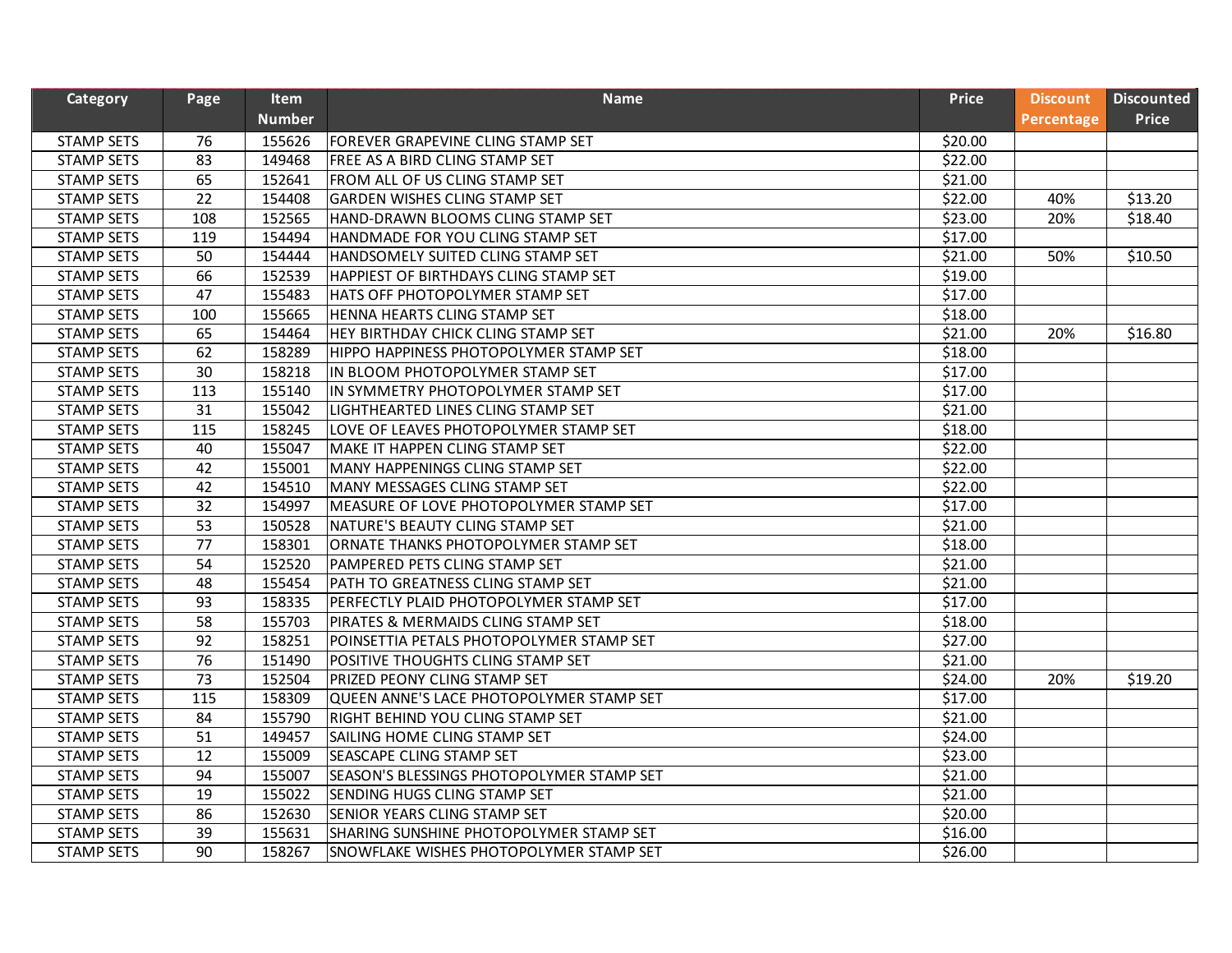| Category          | Page            | ltem          | <b>Name</b>                                  | <b>Price</b>        | <b>Discount</b> | <b>Discounted</b> |
|-------------------|-----------------|---------------|----------------------------------------------|---------------------|-----------------|-------------------|
|                   |                 | <b>Number</b> |                                              |                     | Percentage      | <b>Price</b>      |
| <b>STAMP SETS</b> | 93              | 158341        | ISNOWMAN SEASON PHOTOPOLYMER STAMP SET       | \$18.00             |                 |                   |
| <b>STAMP SETS</b> | 57              | 154461        | ISTELLAR BIRTHDAY CLING STAMP SET            | \$21.00             |                 |                   |
| <b>STAMP SETS</b> | 38              | 155034        | <b>SUNNY SENTIMENTS CLING STAMP SET</b>      | \$20.00             |                 |                   |
| <b>STAMP SETS</b> | 61              | 155050        | SWEET AS A PEACH PHOTOPOLYMER STAMP SET      | \$18.00             |                 |                   |
| <b>STAMP SETS</b> | 84              | 155772        | <b>SWEET FAREWELL CLING STAMP SET</b>        | \$20.00             |                 |                   |
| <b>STAMP SETS</b> | $\overline{32}$ | 158224        | SWEET ICE CREAM PHOTOPOLYMER STAMP SET       | \$17.00             | 20%             | \$13.60           |
| <b>STAMP SETS</b> | 43              | 158231        | SWEET STRAWBERRY PHOTOPOLYMER STAMP SET      | \$18.00             |                 |                   |
| <b>STAMP SETS</b> | 111             | 152562        | <b>TASTEFUL TOUCHES CLING STAMP SET</b>      | \$23.00             |                 |                   |
| <b>STAMP SETS</b> | 89              | 153503        | ITIDINGS & TRIMMINGS PHOTOPOLYMER STAMP SET  | \$18.00             |                 |                   |
| <b>STAMP SETS</b> | $\overline{21}$ | 151497        | TIMELESS TROPICAL CLING STAMP SET            | \$23.00             |                 |                   |
| <b>STAMP SETS</b> | 38              | 158327        | TIMELESS TULIPS PHOTOPOLYMER STAMP SET       | \$18.00             | 20%             | \$14.40           |
| <b>STAMP SETS</b> | 102             | 155667        | TO THE MOON PHOTOPOLYMER STAMP SET           | \$17.00             |                 |                   |
| <b>STAMP SETS</b> | 56              | 155356        | <b>TURTLE FRIENDS PHOTOPOLYMER STAMP SET</b> | \$16.00             |                 |                   |
| <b>STAMP SETS</b> | 101             | 149275        | VERY VERSAILLES CLING STAMP SET              | \$23.00             |                 |                   |
| <b>STAMP SETS</b> | 64              | 152657        | WAY TO GOAT CLING STAMP SET                  | \$19.00             |                 |                   |
| <b>STAMP SETS</b> | 15              | 158237        | WELCOMING WINDOW PHOTOPOLYMER STAMP SET      | \$22.00             |                 |                   |
| <b>STAMP SETS</b> | 34              | 154491        | <b>WHAT'S COOKIN' CLING STAMP SET</b>        | \$22.00             |                 |                   |
| <b>STAMP SETS</b> | 45              | 154992        | <b>WILD CATS PHOTOPOLYMER STAMP SET</b>      | \$17.00             |                 |                   |
| <b>STAMP SETS</b> | 118             | 154363        | <b>WILD ROSES CLING STAMP SET</b>            | \$17.00             | 20%             | \$13.60           |
| <b>STAMP SETS</b> | 55              | 155468        | WILDLY ADORABLE CLING STAMP SET              | \$21.00             |                 |                   |
| <b>STORAGE</b>    | 125             | 153610        | <b>CARD DISPLAY</b>                          | $\overline{$}30.00$ | 50%             | \$15.00           |
| <b>TOOLS</b>      | 162             | 151665        | ALL DRESSED UP DIES                          | \$35.00             | 50%             | \$17.50           |
| <b>TOOLS</b>      | 154             | 155429        | ANIMAL PRINT EMBOSSING FOLDER                | \$7.50              | 50%             | \$3.75            |
| <b>TOOLS</b>      | 157             | 155471        | <b>BABY CLOTHES DIES</b>                     | \$26.00             |                 |                   |
| <b>TOOLS</b>      | 162             | 152719        | BANNER BLOOMS DIES                           | $\overline{$}31.00$ | 50%             | \$15.50           |
| <b>TOOLS</b>      | 154             | 155431        | <b>BARK 3D EMBOSSING FOLDER</b>              | \$10.00             |                 |                   |
| <b>TOOLS</b>      | 128             | 150697        | <b>BASIC PATTERN DECORATIVE MASKS</b>        | \$8.00              | 40%             | \$4.80            |
| <b>TOOLS</b>      | 158             | 155962        | <b>BATIK DIES</b>                            | \$29.00             | 20%             | \$23.20           |
| <b>TOOLS</b>      | 158             | 155840        | <b>BEAUTIFUL TREES DIES</b>                  | \$36.00             |                 |                   |
| <b>TOOLS</b>      | 161             | 155513        | <b>BIG CATS DIES</b>                         | \$26.00             | 20%             | \$20.80           |
| <b>TOOLS</b>      | 162             | 152721        | <b>BIRDS &amp; MORE DIES</b>                 | $\overline{$}34.00$ | 40%             | \$20.40           |
| <b>TOOLS</b>      | 162             | 158200        | <b>BIRTHDAY CHICK DIES</b>                   | \$27.00             | 50%             | \$13.50           |
| <b>TOOLS</b>      | 157             | 155989        | <b>BLOOM HYBRID EMBOSSING FOLDER</b>         | \$33.00             | 40%             | \$19.80           |
| <b>TOOLS</b>      | 150             | 144666        | <b>CAT PUNCH</b>                             | \$18.00             | 40%             | \$10.80           |
| <b>TOOLS</b>      | 154             | 155432        | <b>CHECKS &amp; DOTS EMBOSSING FOLDERS</b>   | \$8.00              | 20%             | \$6.40            |
| <b>TOOLS</b>      | 162             | 151456        | <b>CHERRY BLOSSOM DIES</b>                   | \$36.00             | 50%             | \$18.00           |
| <b>TOOLS</b>      | 161             | 155561        | <b>CHRISTMAS TRIMMINGS DIES</b>              | \$27.00             |                 |                   |
| <b>TOOLS</b>      | 161             | 154333        | <b>COOKIN' DIES</b>                          | \$29.00             |                 |                   |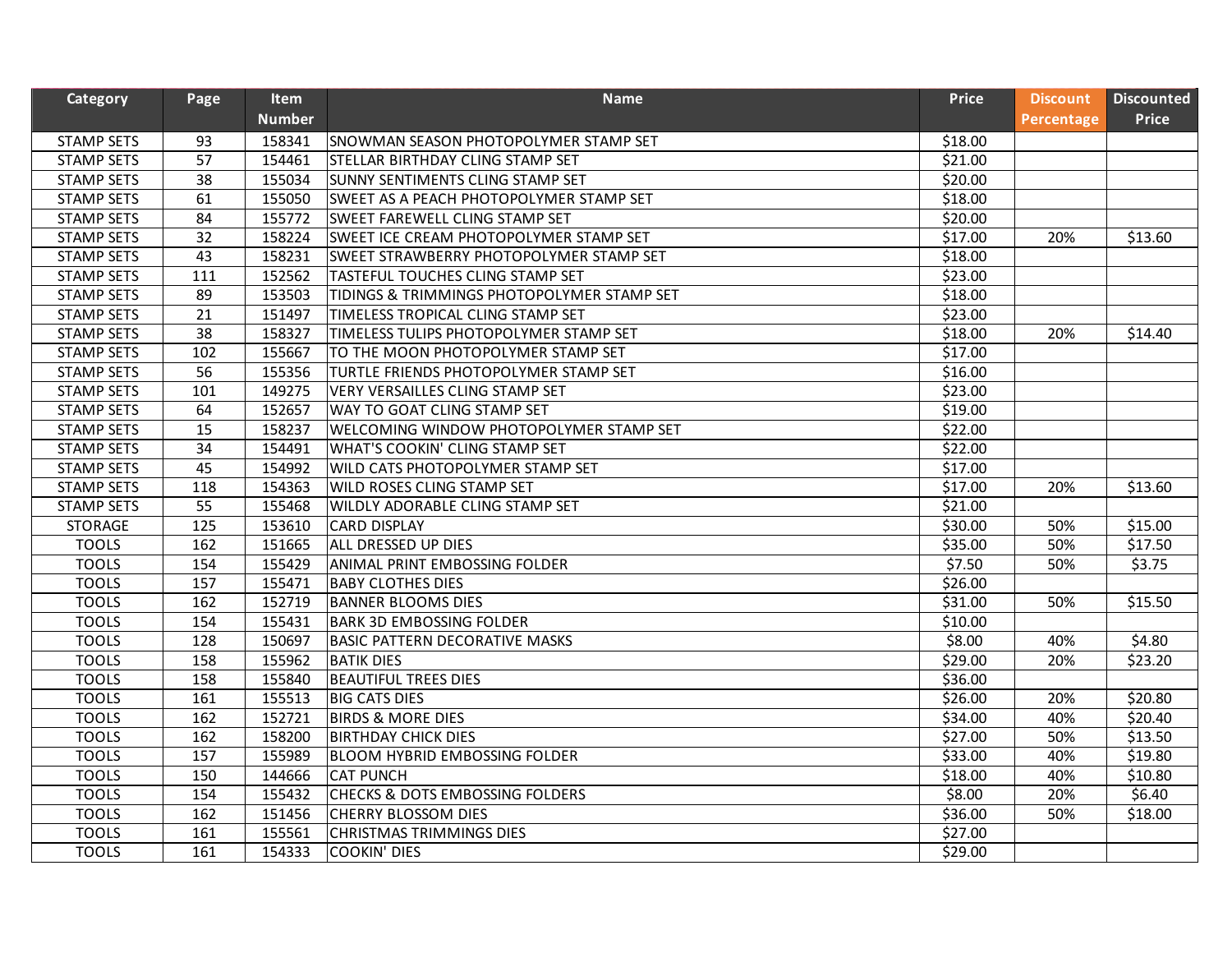| Category     | Page | <b>Item</b>   | <b>Name</b>                                 | <b>Price</b> | <b>Discount</b> | <b>Discounted</b> |
|--------------|------|---------------|---------------------------------------------|--------------|-----------------|-------------------|
|              |      | <b>Number</b> |                                             |              | Percentage      | <b>Price</b>      |
| <b>TOOLS</b> | 150  | 143713        | <b>DAISY PUNCH</b>                          | \$18.00      | 20%             | \$14.40           |
| <b>TOOLS</b> | 154  | 152953        | DANDELIONS 3D EMBOSSING FOLDER              | \$10.00      | 40%             | \$6.00            |
| <b>TOOLS</b> | 162  | 154315        | DANDY WISHES DIES                           | \$35.00      | 50%             | \$17.50           |
| <b>TOOLS</b> | 149  | 149518        | <b>DELIGHTFUL TAG TOPPER PUNCH</b>          | \$23.00      | 20%             | \$18.40           |
| <b>TOOLS</b> | 150  | 146320        | <b>DETAILED TRIO PUNCH</b>                  | \$20.00      | 40%             | \$12.00           |
| <b>TOOLS</b> | 154  | 155434        | DOTTY HEARTS EMBOSSING FOLDERS              | \$8.00       |                 |                   |
| <b>TOOLS</b> | 147  | 155762        | <b>ELEGANT TAG PUNCH</b>                    | \$18.00      |                 |                   |
| <b>TOOLS</b> | 159  | 155546        | <b>ENCIRCLED IN BEAUTY DIES</b>             | \$34.00      |                 |                   |
| <b>TOOLS</b> | 154  | 153576        | <b>EVERGREEN FOREST 3D EMBOSSING FOLDER</b> | \$10.00      | 20%             | \$8.00            |
| <b>TOOLS</b> | 150  | 144668        | <b>EVERYDAY LABEL PUNCH</b>                 | \$18.00      | 20%             | \$14.40           |
| <b>TOOLS</b> | 162  | 153583        | <b>FABULOUS FLORALS DIES</b>                | \$31.00      | 50%             | \$15.50           |
| <b>TOOLS</b> | 149  | 152711        | <b>FANCY TAG TOPPER PUNCH</b>               | \$23.00      | 50%             | \$11.50           |
| <b>TOOLS</b> | 163  | 154306        | <b>FLORAL HEART DIES</b>                    | \$38.00      | 50%             | \$19.00           |
| <b>TOOLS</b> | 157  | 155961        | <b>FLORAL SQUARES DIES</b>                  | \$27.00      |                 |                   |
| <b>TOOLS</b> | 163  | 155556        | <b>FLOWER MARKET DIE</b>                    | \$29.00      | 40%             | \$17.40           |
| <b>TOOLS</b> | 159  | 155620        | <b>GRAPEVINE DIES</b>                       | \$25.00      | 20%             | \$20.00           |
| <b>TOOLS</b> | 154  | 152716        | <b>GREENERY EMBOSSING FOLDERS</b>           | \$8.00       | 40%             | \$4.80            |
| <b>TOOLS</b> | 155  | 150646        | HAMMERED METAL 3D EMBOSSING FOLDER          | \$9.00       | 20%             | \$7.20            |
| <b>TOOLS</b> | 159  | 155964        | HAT BUILDER DIES                            | \$22.00      |                 |                   |
| <b>TOOLS</b> | 163  | 153585        | <b>HIPPO &amp; FRIENDS DIES</b>             | \$36.00      | 20%             | \$28.80           |
| <b>TOOLS</b> | 149  | 154241        | ICE CREAM CONE BUILDER PUNCH                | \$18.00      | 50%             | \$9.00            |
| <b>TOOLS</b> | 163  | 155965        | <b>ICONIC DIES</b>                          | \$29.00      |                 |                   |
| <b>TOOLS</b> | 163  | 151495        | IN THE TROPICS DIES                         | \$35.00      | 40%             | \$21.00           |
| <b>TOOLS</b> | 160  | 155963        | <b>INSPIRING CANOPY DIES</b>                | \$32.00      | 20%             | \$25.60           |
| <b>TOOLS</b> | 161  | 155860        | <b>LAYERING HUGS DIES</b>                   | \$28.00      |                 |                   |
| <b>TOOLS</b> | 155  | 155435        | MACRAME 3D EMBOSSING FOLDER                 | \$9.00       | 20%             | \$7.20            |
| <b>TOOLS</b> | 155  | 149579        | MAGNOLIA 3D EMBOSSING FOLDER                | \$10.00      | 40%             | \$6.00            |
| <b>TOOLS</b> | 158  | 153582        | MANY LAYERED BLOSSOMS DIES                  | \$45.00      | 40%             | \$27.00           |
| <b>TOOLS</b> | 155  | 153126        | MEADOW MOMENTS EMBOSSING FOLDERS            | \$8.00       | 50%             | \$4.00            |
| <b>TOOLS</b> | 164  | 154422        | <b>MESSAGES DIE</b>                         | \$34.00      | 20%             | \$27.20           |
| <b>TOOLS</b> | 164  | 153586        | NATURE'S THOUGHTS DIES                      | \$29.00      | 50%             | \$14.50           |
| <b>TOOLS</b> | 155  | 152725        | ORNATE FLORAL 3D EMBOSSING FOLDER           | \$9.00       | 40%             | \$5.40            |
| <b>TOOLS</b> | 164  | 150664        | <b>ORNATE FRAMES DIES</b>                   | \$34.00      | 20%             | \$27.20           |
| <b>TOOLS</b> | 164  | 152726        | <b>ORNATE LAYERS DIES</b>                   | \$37.00      | 20%             | \$29.60           |
| <b>TOOLS</b> | 155  | 151474        | PARISIAN FLOURISH 3D EMBOSSING FOLDER       | \$10.00      | 40%             | \$6.00            |
| <b>TOOLS</b> | 161  | 155829        | <b>PEACH DIES</b>                           | \$23.00      | 20%             | \$18.40           |
| <b>TOOLS</b> | 164  | 152701        | <b>PEONY DIES</b>                           | \$40.00      | 50%             | \$20.00           |
| <b>TOOLS</b> | 164  | 152705        | <b>PETS DIES</b>                            | \$23.00      | 50%             | \$11.50           |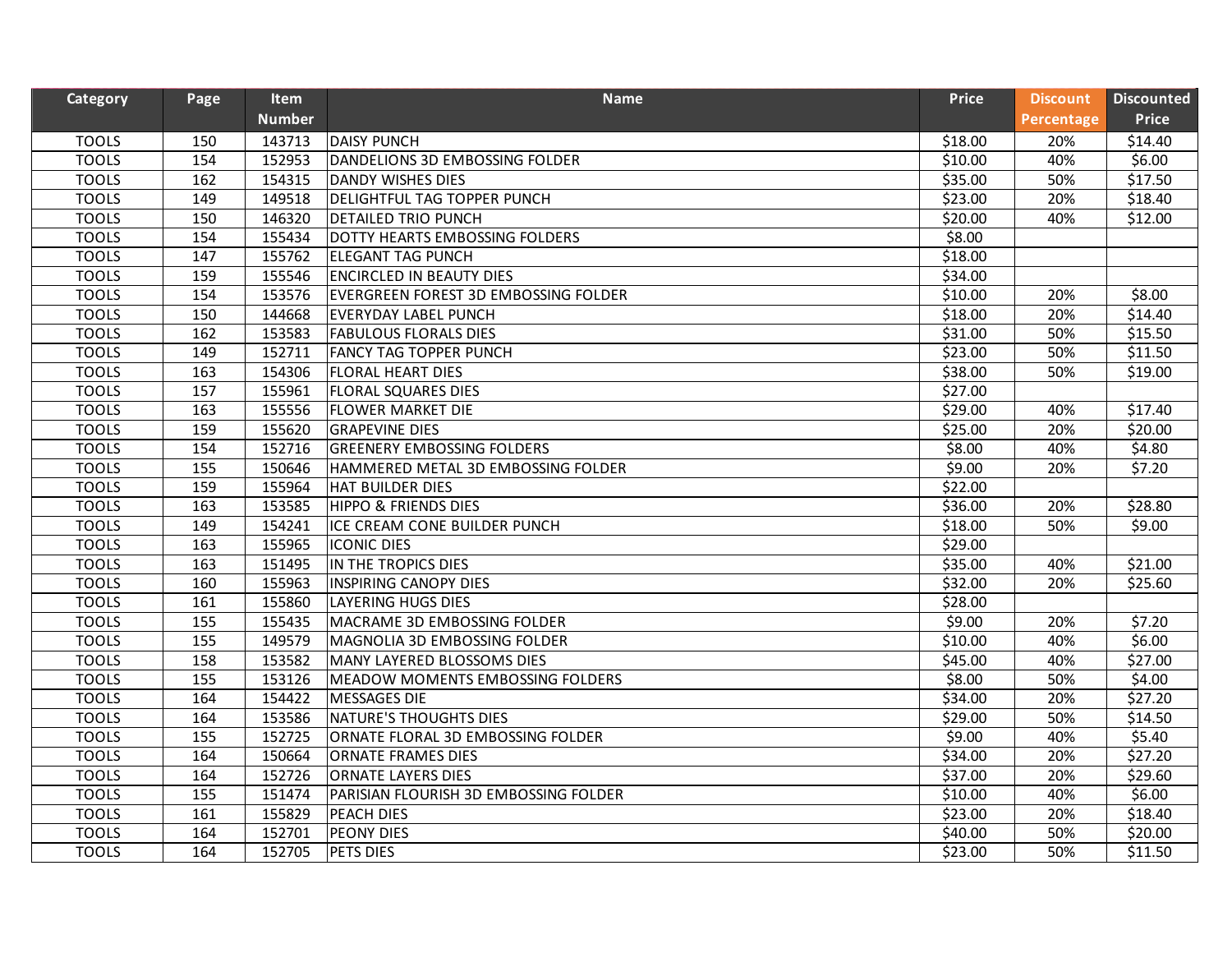| <b>Category</b> | Page | <b>Item</b>   | <b>Name</b>                                 | <b>Price</b> | <b>Discount</b> | <b>Discounted</b> |
|-----------------|------|---------------|---------------------------------------------|--------------|-----------------|-------------------|
|                 |      | <b>Number</b> |                                             |              | Percentage      | <b>Price</b>      |
| <b>TOOLS</b>    | 165  | 154312        | <b>IPIERCED BLOOMS DIES</b>                 | \$37.00      | 50%             | \$18.50           |
| <b>TOOLS</b>    | 150  | 149521        | <b>IPINE TREE PUNCH</b>                     | \$18.00      | 20%             | \$14.40           |
| <b>TOOLS</b>    | 165  | 152706        | <b>IPLAYFUL ALPHABET DIES</b>               | \$34.00      | 20%             | \$27.20           |
| <b>TOOLS</b>    | 128  | 155553        | <b>IPLENTY OF PATTERNS DECORATIVE MASKS</b> | \$8.00       |                 |                   |
| <b>TOOLS</b>    | 165  | 153522        | <b>POINSETTIA DIES</b>                      | \$36.00      |                 |                   |
| <b>TOOLS</b>    | 160  | 155684        | <b>SEA LIFE DIES</b>                        | \$29.00      | 20%             | \$23.20           |
| <b>TOOLS</b>    | 160  | 155960        | <b>SEASONAL BASKET DIES</b>                 | \$32.00      | 40%             | \$19.20           |
| <b>TOOLS</b>    | 128  | 150892        | ISHIMMERY CRYSTAL EFFECTS                   | \$5.00       |                 |                   |
| <b>TOOLS</b>    | 165  | 149576        | <b>SMOOTH SAILING DIES</b>                  | \$32.00      | 20%             | \$25.60           |
| <b>TOOLS</b>    | 149  | 150643        | <b>ISNOWMAN BUILDER PUNCH</b>               | \$18.00      | 20%             | \$14.40           |
| <b>TOOLS</b>    | 165  | 153560        | <b>SO MANY SNOWFLAKES DIES</b>              | \$36.00      |                 |                   |
| <b>TOOLS</b>    | 150  | 148012        | <b>ISPRIG PUNCH</b>                         | \$18.00      | 40%             | \$10.80           |
| <b>TOOLS</b>    | 165  | 153567        | <b>STITCHED LEAVES DIES</b>                 | \$35.00      | 20%             | \$28.00           |
| <b>TOOLS</b>    | 166  | 151690        | ISTITCHED SO SWEETLY DIES                   | \$32.00      |                 |                   |
| <b>TOOLS</b>    | 166  | 150653        | <b>STITCHED STARS DIES</b>                  | \$38.00      | 20%             | \$30.40           |
| <b>TOOLS</b>    | 166  | 152710        | <b>STITCHED TRIANGLES DIES</b>              | \$35.00      | 20%             | \$28.00           |
| <b>TOOLS</b>    | 148  | 154239        | <b>ISTRAWBERRY BUILDER PUNCH</b>            | \$18.00      | 50%             | \$9.00            |
| <b>TOOLS</b>    | 166  | 154322        | <b>SUIT &amp; TIE DIES</b>                  | \$32.00      | 50%             | \$16.00           |
| <b>TOOLS</b>    | 148  | 155606        | ISYMMETRICAL STEMS BORDER PUNCH             | \$16.00      | 20%             | \$12.80           |
| <b>TOOLS</b>    | 149  | 145667        | TAILORED TAG PUNCH                          | \$18.00      | 20%             | \$14.40           |
| <b>TOOLS</b>    | 166  | 152886        | <b>TASTEFUL LABELS DIES</b>                 | \$31.00      | 20%             | \$24.80           |
| <b>TOOLS</b>    | 155  | 152718        | TASTEFUL TEXTILE 3D EMBOSSING FOLDER        | \$9.00       | 20%             | \$7.20            |
| <b>TOOLS</b>    | 149  | 154425        | TREASURED TAGS PICK A PUNCH                 | \$23.00      | 50%             | \$11.50           |
| <b>TOOLS</b>    | 148  | 155372        | TURTLE PUNCH                                | \$18.00      | 20%             | \$14.40           |
| <b>TOOLS</b>    | 166  | 153521        | lWARM WRAPS DIES                            | \$35.00      | 50%             | \$17.50           |
| <b>TOOLS</b>    | 161  | 154335        | <b>WINDOW FLOWER BOX DIES</b>               | \$34.00      | 20%             | \$27.20           |
| <b>TOOLS</b>    | 166  | 149629        | <b>WORD WISHES DIES</b>                     | \$36.00      | 20%             | \$28.80           |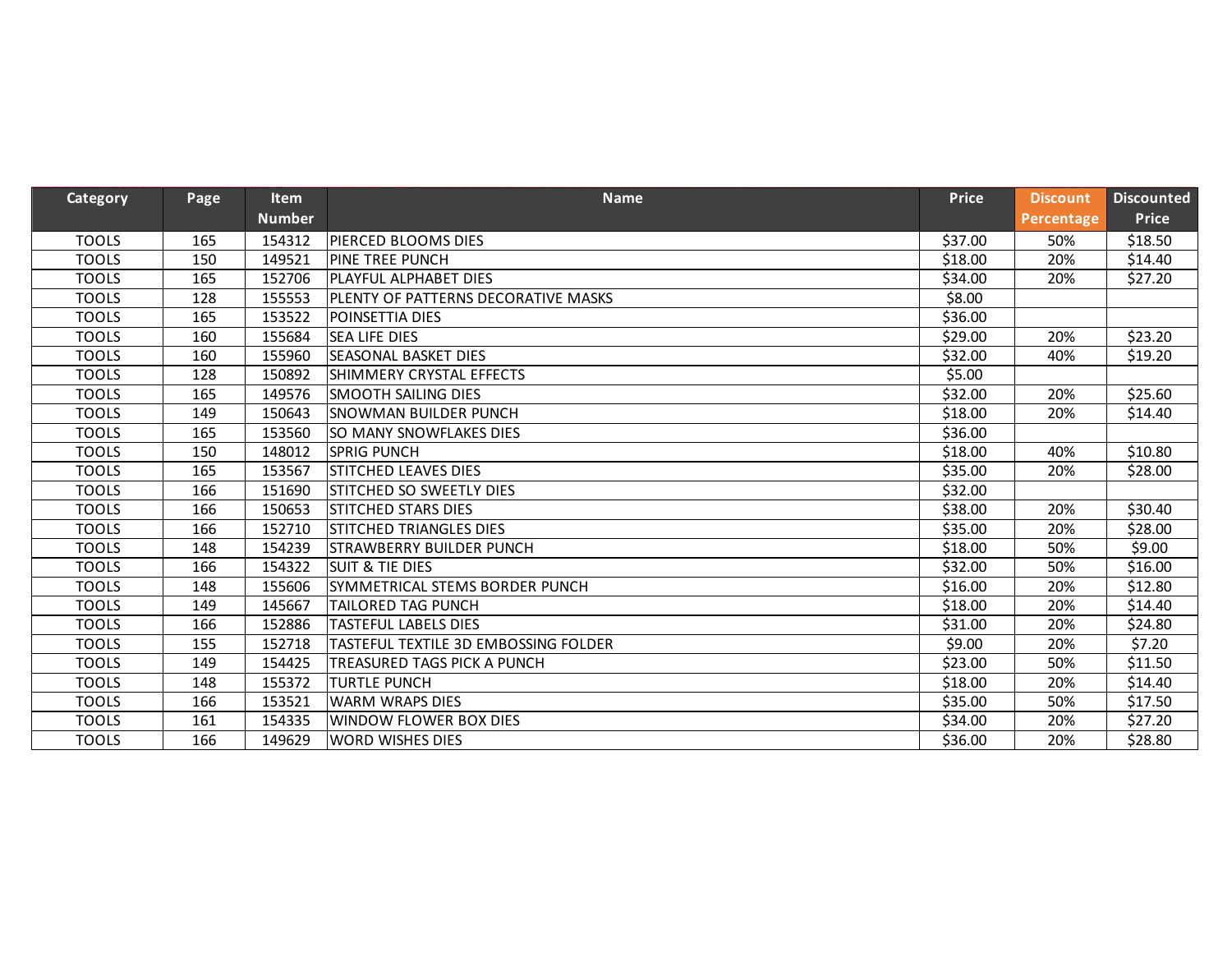| <b>Category</b> | Page | <b>Item</b><br><b>Number</b> | <b>Name</b>                                                                          | <b>Price</b> | Discount<br>Percentage        | Discounted<br><b>Price</b>        |
|-----------------|------|------------------------------|--------------------------------------------------------------------------------------|--------------|-------------------------------|-----------------------------------|
|                 |      |                              | LAST CHANCE TO BUY AS A BUNDLE WITH 10% DISCOUNT - INDIVIDUAL ITEMS ARE NOT RETIRING |              |                               |                                   |
| <b>Category</b> | Page | <b>Item</b><br><b>Number</b> | <b>Name</b>                                                                          | <b>Price</b> | <b>Discount</b><br>Percentage | <b>Discounted</b><br><b>Price</b> |
| <b>BUNDLES</b>  | 23   | 156224                       | IDRAGONFLY GARDEN BUNDLE                                                             | \$36.75      |                               |                                   |
| <b>BUNDLES</b>  | 78   | 155590                       | <b>IFLOWERS OF FRIENDSHIP BUNDLE</b>                                                 | \$35.00      |                               |                                   |
| <b>BUNDLES</b>  | 27   | 159516                       | IFRIENDS ARE LIKE SEASHELLS BUNDLE                                                   | \$54.00      |                               |                                   |
| <b>BUNDLES</b>  | 81   | 155688                       | <b>PLENTIFUL PLANTS BUNDLE</b>                                                       | \$47.50      |                               |                                   |
| <b>BUNDLES</b>  | 97   | 155456                       | <b>ARTISTICALLY INKED BUNDLE</b>                                                     | \$53.00      |                               |                                   |
| <b>BUNDLES</b>  | 98   | 158356                       | <b>COLOR &amp; CONTOUR BUNDLE</b>                                                    | \$50.25      |                               |                                   |
| <b>BUNDLES</b>  | 105  | 155492                       | lHAND-PENNED PETALS BUNDLE                                                           | \$46.75      |                               |                                   |
| <b>BUNDLES</b>  | 109  | 159519                       | <b>HYDRANGEA HAVEN BUNDLE</b>                                                        | \$52.00      |                               |                                   |
| <b>BUNDLES</b>  | 106  | 155821                       | <b>BUTTERFLY BRILLIANCE BUNDLE</b>                                                   | \$54.75      |                               |                                   |
| <b>BUNDLES</b>  | 110  | 155847                       | <b>QUIET MEADOW BUNDLE</b>                                                           | \$53.00      |                               |                                   |

## ONLY PART OF THE BUNDLE IS RETIRING

| Category       | Page | ltem   | Name                                                                        | <b>Price</b> | <b>Discount</b>   | Discounted   |
|----------------|------|--------|-----------------------------------------------------------------------------|--------------|-------------------|--------------|
|                |      | Number |                                                                             |              | <b>Percentage</b> | <b>Price</b> |
| <b>BUNDLES</b> |      | 155834 | <b>BEAUTY OF FRIENDSHIP BUNDLE - ONLY BEAUTIFUL TREES DIES ARE RETIRING</b> | \$52.00      |                   |              |
| <b>BUNDLES</b> | 52   | 155529 | INSPIRED THOUGHTS BUNDLE - ONLY INSPIRED CANOPY DIES ARE RETIRING           | \$45.75      |                   |              |
| <b>BUNDLES</b> | 91   | 155579 | <b>IEVERGREEN ELEGANCE BUNDLE - ONLY STAMP SET IS RETIRING</b>              | \$40.50      |                   |              |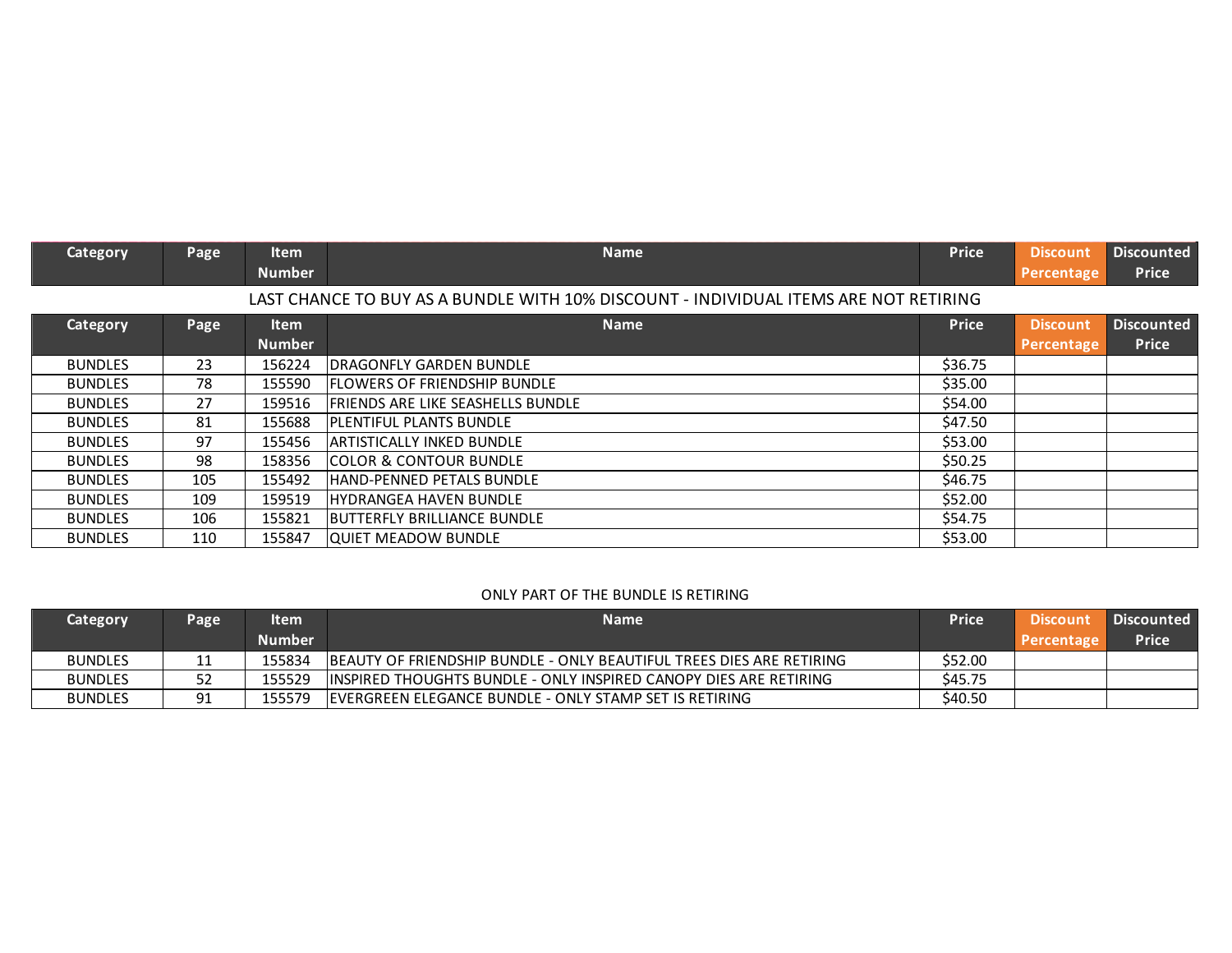| 竺              |      |               | LAST CHANCE<br><b>PRODUCTS</b><br>2021-2022 Annual Catalog |              |            |              |
|----------------|------|---------------|------------------------------------------------------------|--------------|------------|--------------|
| Category       | Page | <b>Item</b>   | <b>Name</b>                                                | <b>Price</b> | Discount   | Discounted   |
|                |      | <b>Number</b> |                                                            |              | Percentage | <b>Price</b> |
| <b>BUNDLES</b> | 12   | 158359        | <b>ISEASCAPE BUNDLE</b>                                    | \$46.75      |            |              |
| STAMP SETS     | 12   | 155009        | ISEASCAPE CLING STAMP SET                                  | \$23.00      |            |              |
| STAMP SETS     | 14   | 149320        | IA WISH FOR EVERYTHING CLING STAMP SET                     | \$39.00      |            |              |
| <b>BUNDLES</b> | 15   | 159529        | WELCOMING WINDOW BUNDLE                                    | \$50.25      |            |              |
| STAMP SETS     | 15   | 158237        | WELCOMING WINDOW PHOTOPOLYMER STAMP SET                    | \$22.00      |            |              |
| <b>BUNDLES</b> | 19   | 155859        | ISENDING HUGS BUNDLE                                       | \$44.00      |            |              |
| STAMP SETS     | 19   | 155022        | lSENDING HUGS CLING STAMP SET                              | \$21.00      |            |              |
| <b>BUNDLES</b> | 20   | 159526        | <b>BLOSSOMS IN BLOOM BUNDLE</b>                            | \$60.25      |            |              |

| <b>BUNDLES</b>    | 19 | 155859 | <b>SENDING HUGS BUNDLE</b>                     | \$44.00 |     |         |
|-------------------|----|--------|------------------------------------------------|---------|-----|---------|
| <b>STAMP SETS</b> | 19 | 155022 | <b>SENDING HUGS CLING STAMP SET</b>            | \$21.00 |     |         |
| <b>BUNDLES</b>    | 20 | 159526 | <b>IBLOSSOMS IN BLOOM BUNDLE</b>               | \$60.25 |     |         |
| <b>STAMP SETS</b> | 20 | 158283 | BLOSSOMS IN BLOOM PHOTOPOLYMER STAMP SET       | \$22.00 |     |         |
| <b>STAMP SETS</b> | 21 | 151497 | ITIMELESS TROPICAL CLING STAMP SET             | \$23.00 |     |         |
| <b>STAMP SETS</b> | 22 | 154408 | IGARDEN WISHES CLING STAMP SET                 | \$22.00 | 40% | \$13.20 |
| <b>STAMP SETS</b> | 26 | 154452 | <b>IENJOY THE MOMENT CLING STAMP SET</b>       | \$23.00 | 20% | \$18.40 |
| <b>STAMP SETS</b> | 30 | 158218 | IIN BLOOM PHOTOPOLYMER STAMP SET               | \$17.00 |     |         |
| <b>STAMP SETS</b> | 31 | 155042 | ILIGHTHEARTED LINES CLING STAMP SET            | \$21.00 |     |         |
| <b>STAMP SETS</b> | 31 | 158321 | IDRESSED TO IMPRESS PHOTOPOLYMER STAMP SET     | \$18.00 |     |         |
| <b>STAMP SETS</b> | 32 | 154997 | IMEASURE OF LOVE PHOTOPOLYMER STAMP SET        | \$17.00 |     |         |
| <b>STAMP SETS</b> | 32 | 158224 | <b>ISWEET ICE CREAM PHOTOPOLYMER STAMP SET</b> | \$17.00 | 20% | \$13.60 |
| <b>STAMP SETS</b> | 33 | 154528 | IBREW SOME FUN CLING STAMP SET                 | \$19.00 |     |         |
| <b>BUNDLES</b>    | 34 | 155845 | IWHAT'S COOKIN' BUNDLE                         | \$45.75 |     |         |
| <b>STAMP SETS</b> | 34 | 154491 | IWHAT'S COOKIN' CLING STAMP SET                | \$22.00 |     |         |
| <b>STAMP SETS</b> | 36 | 156058 | ICREATE WITH FRIENDS PHOTOPOLYMER STAMP SET    | \$17.00 |     |         |
| <b>STAMP SETS</b> | 37 | 149325 | DAISY LANE CLING STAMP SET                     | \$23.00 |     |         |
| <b>STAMP SETS</b> | 38 | 155034 | ISUNNY SENTIMENTS CLING STAMP SET              | \$20.00 |     |         |
| <b>STAMP SETS</b> | 38 | 158327 | ITIMELESS TULIPS PHOTOPOLYMER STAMP SET        | \$18.00 | 20% | \$14.40 |
| <b>STAMP SETS</b> | 39 | 155631 | ISHARING SUNSHINE PHOTOPOLYMER STAMP SET       | \$16.00 |     |         |
| <b>STAMP SETS</b> | 40 | 154499 | IBEST CHAPTER PHOTOPOLYMER STAMP SET           | \$17.00 |     |         |
| <b>STAMP SETS</b> | 40 | 155047 | IMAKE IT HAPPEN CLING STAMP SET                | \$22.00 |     |         |
| <b>STAMP SETS</b> | 41 | 155444 | <b>BUNCHES OF FUN CLING STAMP SET</b>          | \$20.00 |     |         |
| <b>STAMP SETS</b> | 42 | 154510 | IMANY MESSAGES CLING STAMP SET                 | \$22.00 |     |         |
| <b>STAMP SETS</b> | 42 | 155001 | IMANY HAPPENINGS CLING STAMP SET               | \$22.00 |     |         |
| <b>BUNDLES</b>    | 43 | 159523 | <b>SWEET STRAWBERRY BUNDLE</b>                 | \$32.25 |     |         |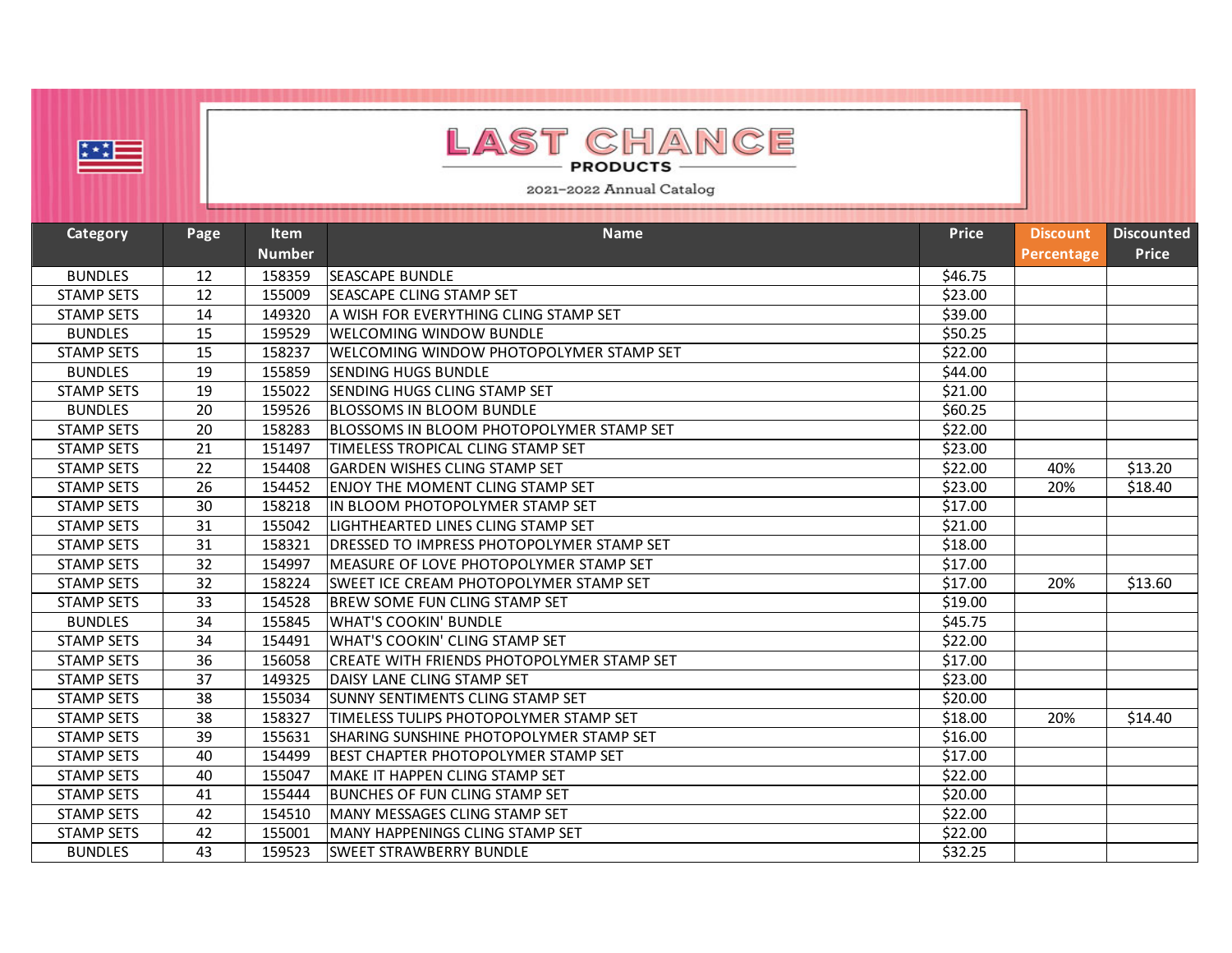| Category          | Page            | ltem          | <b>Name</b>                                    | <b>Price</b> | <b>Discount</b> | <b>Discounted</b> |
|-------------------|-----------------|---------------|------------------------------------------------|--------------|-----------------|-------------------|
|                   |                 | <b>Number</b> |                                                |              | Percentage      | Price             |
| <b>STAMP SETS</b> | 43              | 158231        | ISWEET STRAWBERRY PHOTOPOLYMER STAMP SET       | \$18.00      |                 |                   |
| <b>BUNDLES</b>    | 45              | 155507        | lWILD CATS BUNDLE                              | \$38.50      |                 |                   |
| <b>STAMP SETS</b> | 45              | 154992        | WILD CATS PHOTOPOLYMER STAMP SET               | \$17.00      |                 |                   |
| <b>STAMP SETS</b> | 46              | 149270        | A GOOD MAN CLING STAMP SET                     | \$24.00      |                 |                   |
| <b>BUNDLES</b>    | 47              | 158361        | <b>HATS OFF BUNDLE</b>                         | \$35.00      |                 |                   |
| <b>STAMP SETS</b> | 47              | 155483        | HATS OFF PHOTOPOLYMER STAMP SET                | \$17.00      |                 |                   |
| <b>STAMP SETS</b> | 48              | 155454        | PATH TO GREATNESS CLING STAMP SET              | \$21.00      |                 |                   |
| <b>STAMP SETS</b> | 50              | 154444        | HANDSOMELY SUITED CLING STAMP SET              | \$21.00      | 50%             | \$10.50           |
| <b>STAMP SETS</b> | 50              | 155038        | AFTER THE STORM CLING STAMP SET                | \$21.00      |                 |                   |
| <b>STAMP SETS</b> | 51              | 149457        | SAILING HOME CLING STAMP SET                   | \$24.00      |                 |                   |
| <b>STAMP SETS</b> | 53              | 150528        | NATURE'S BEAUTY CLING STAMP SET                | \$21.00      |                 |                   |
| <b>STAMP SETS</b> | 54              | 152520        | PAMPERED PETS CLING STAMP SET                  | \$21.00      |                 |                   |
| <b>STAMP SETS</b> | 55              | 155468        | WILDLY ADORABLE CLING STAMP SET                | \$21.00      |                 |                   |
| <b>BUNDLES</b>    | 56              | 155819        | <b>TURTLE FRIENDS BUNDLE</b>                   | \$30.50      |                 |                   |
| <b>STAMP SETS</b> | 56              | 155356        | TURTLE FRIENDS PHOTOPOLYMER STAMP SET          | \$16.00      |                 |                   |
| <b>STAMP SETS</b> | 57              | 154461        | ISTELLAR BIRTHDAY CLING STAMP SET              | \$21.00      |                 |                   |
| <b>STAMP SETS</b> | 58              | 155703        | PIRATES & MERMAIDS CLING STAMP SET             | \$18.00      |                 |                   |
| <b>BUNDLES</b>    | 59              | 158360        | <b>ALL FOR BABY BUNDLE</b>                     | \$38.50      |                 |                   |
| <b>STAMP SETS</b> | 59              | 155470        | ALL FOR BABY PHOTOPOLYMER STAMP SET            | \$17.00      |                 |                   |
| <b>BUNDLES</b>    | 61              | 155823        | <b>SWEET AS A PEACH BUNDLE</b>                 | \$36.75      |                 |                   |
| <b>STAMP SETS</b> | 61              | 155050        | ISWEET AS A PEACH PHOTOPOLYMER STAMP SET       | \$18.00      |                 |                   |
| <b>STAMP SETS</b> | 62              | 155059        | CELEBRATE WITH FLOWERS CLING STAMP SET         | \$18.00      |                 |                   |
| <b>STAMP SETS</b> | 62              | 158289        | HIPPO HAPPINESS PHOTOPOLYMER STAMP SET         | \$18.00      |                 |                   |
| <b>STAMP SETS</b> | 64              | 152657        | WAY TO GOAT CLING STAMP SET                    | \$19.00      |                 |                   |
| <b>STAMP SETS</b> | 65              | 152641        | FROM ALL OF US CLING STAMP SET                 | \$21.00      |                 |                   |
| <b>STAMP SETS</b> | 65              | 154464        | HEY BIRTHDAY CHICK CLING STAMP SET             | \$21.00      | 20%             | \$16.80           |
| <b>STAMP SETS</b> | 66              | 152539        | HAPPIEST OF BIRTHDAYS CLING STAMP SET          | \$19.00      |                 |                   |
| <b>BUNDLES</b>    | 69              | 155753        | <b>ELEGANTLY SAID BUNDLE</b>                   | \$36.75      |                 |                   |
| <b>STAMP SETS</b> | 69              | 155095        | ELEGANTLY SAID CLING STAMP SET                 | \$23.00      |                 |                   |
| <b>BUNDLES</b>    | 70              | 155541        | <b>ENCIRCLED IN FRIENDSHIP BUNDLE</b>          | \$47.50      |                 |                   |
| <b>STAMP SETS</b> | 70              | 155408        | <b>ENCIRCLED IN FRIENDSHIP CLING STAMP SET</b> | \$19.00      |                 |                   |
| <b>STAMP SETS</b> | 73              | 151457        | <b>FOREVER BLOSSOMS CLING STAMP SET</b>        | \$23.00      |                 |                   |
| <b>STAMP SETS</b> | 73              | 152504        | <b>PRIZED PEONY CLING STAMP SET</b>            | \$24.00      | 20%             | \$19.20           |
| <b>STAMP SETS</b> | 74              | 158183        | ALWAYS IN MY HEART PHOTOPOLYMER STAMP SET      | \$18.00      |                 |                   |
| <b>BUNDLES</b>    | 76              | 155618        | <b>FOREVER GRAPEVINE BUNDLE</b>                | \$40.50      |                 |                   |
| <b>STAMP SETS</b> | 76              | 151490        | POSITIVE THOUGHTS CLING STAMP SET              | \$21.00      |                 |                   |
| <b>STAMP SETS</b> | 76              | 155626        | FOREVER GRAPEVINE CLING STAMP SET              | \$20.00      |                 |                   |
| <b>STAMP SETS</b> | $\overline{77}$ | 158301        | ORNATE THANKS PHOTOPOLYMER STAMP SET           | \$18.00      |                 |                   |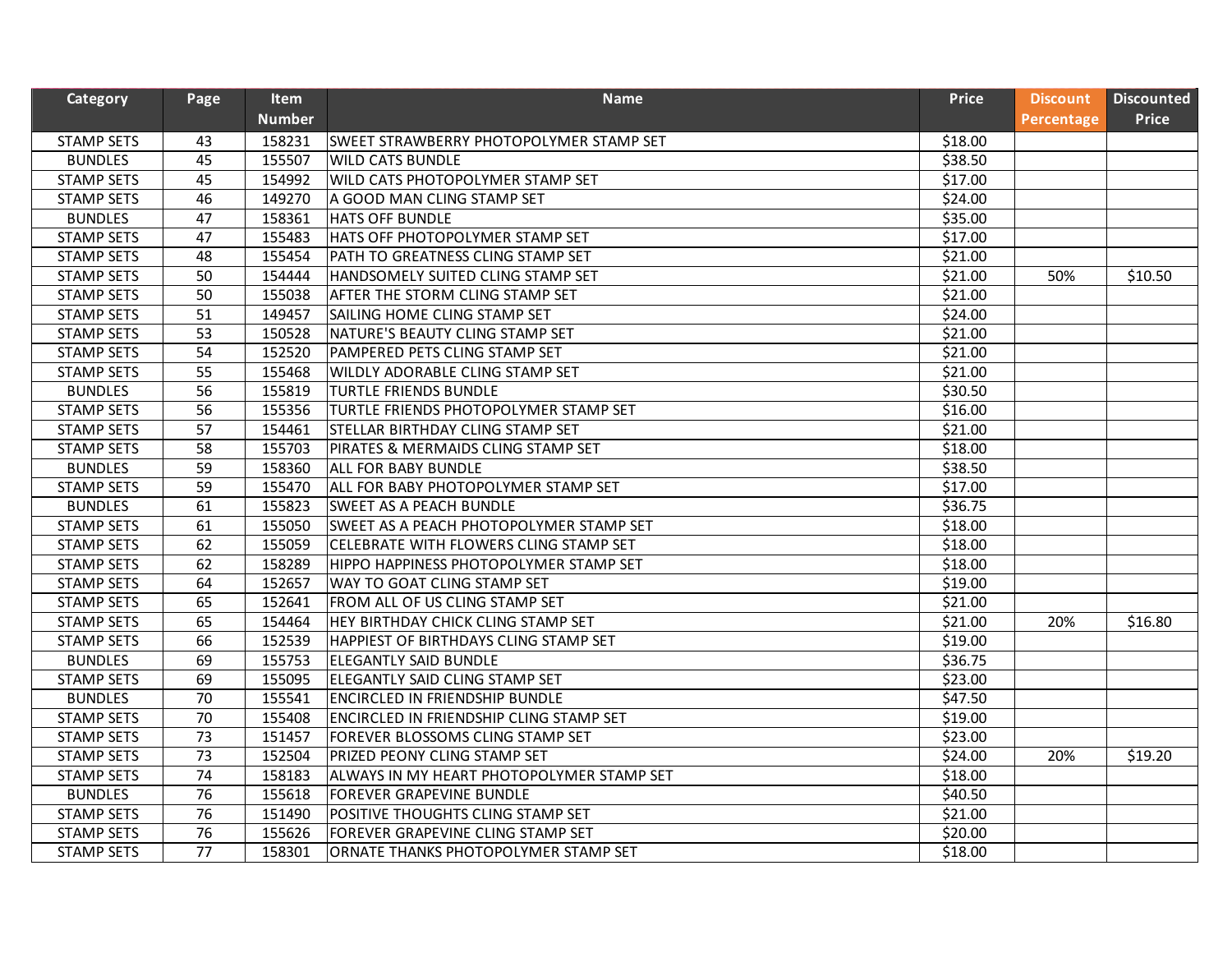| Category          | Page | ltem          | <b>Name</b>                                  | <b>Price</b> | <b>Discount</b> | <b>Discounted</b> |
|-------------------|------|---------------|----------------------------------------------|--------------|-----------------|-------------------|
|                   |      | <b>Number</b> |                                              |              | Percentage      | Price             |
| <b>STAMP SETS</b> | 79   | 151677        | BEAUTIFUL MOMENTS CLING STAMP SET            | \$23.00      |                 |                   |
| <b>STAMP SETS</b> | 83   | 149468        | <b>FREE AS A BIRD CLING STAMP SET</b>        | \$22.00      |                 |                   |
| <b>STAMP SETS</b> | 84   | 155772        | <b>SWEET FAREWELL CLING STAMP SET</b>        | \$20.00      |                 |                   |
| <b>STAMP SETS</b> | 84   | 155790        | RIGHT BEHIND YOU CLING STAMP SET             | \$21.00      |                 |                   |
| <b>STAMP SETS</b> | 85   | 149385        | <b>BACK ON YOUR FEET CLING STAMP SET</b>     | \$21.00      |                 |                   |
| <b>STAMP SETS</b> | 86   | 152630        | <b>SENIOR YEARS CLING STAMP SET</b>          | \$20.00      |                 |                   |
| <b>STAMP SETS</b> | 86   | 156930        | <b>BADGER BESTIES CLING STAMP SET</b>        | \$19.00      |                 |                   |
| <b>BUNDLES</b>    | 89   | 155716        | TIDINGS & TRIMMINGS BUNDLE                   | \$40.50      |                 |                   |
| <b>STAMP SETS</b> | 89   | 153503        | TIDINGS & TRIMMINGS PHOTOPOLYMER STAMP SET   | \$18.00      |                 |                   |
| <b>STAMP SETS</b> | 90   | 155634        | <b>FESTIVE FOLIAGE CLING STAMP SET</b>       | \$21.00      |                 |                   |
| <b>STAMP SETS</b> | 90   | 158267        | SNOWFLAKE WISHES PHOTOPOLYMER STAMP SET      | \$26.00      |                 |                   |
| <b>STAMP SETS</b> | 91   | 153313        | EVERGREEN ELEGANCE CLING STAMP SET           | \$22.00      |                 |                   |
| <b>STAMP SETS</b> | 92   | 158251        | POINSETTIA PETALS PHOTOPOLYMER STAMP SET     | \$27.00      |                 |                   |
| <b>STAMP SETS</b> | 93   | 158335        | PERFECTLY PLAID PHOTOPOLYMER STAMP SET       | \$17.00      |                 |                   |
| <b>STAMP SETS</b> | 93   | 158341        | SNOWMAN SEASON PHOTOPOLYMER STAMP SET        | \$18.00      |                 |                   |
| <b>BUNDLES</b>    | 94   | 155485        | <b>SEASON'S BLESSINGS BUNDLE</b>             | \$47.50      |                 |                   |
| <b>STAMP SETS</b> | 94   | 155007        | SEASON'S BLESSINGS PHOTOPOLYMER STAMP SET    | \$21.00      |                 |                   |
| <b>STAMP SETS</b> | 95   | 158239        | <b>BANNER YEAR PHOTOPOLYMER STAMP SET</b>    | \$17.00      |                 |                   |
| <b>STAMP SETS</b> | 99   | 158275        | ALL THINGS FABULOUS PHOTOPOLYMER STAMP SET   | \$22.00      |                 |                   |
| <b>STAMP SETS</b> | 100  | 155665        | HENNA HEARTS CLING STAMP SET                 | \$18.00      |                 |                   |
| <b>STAMP SETS</b> | 101  | 149275        | VERY VERSAILLES CLING STAMP SET              | \$23.00      |                 |                   |
| <b>STAMP SETS</b> | 102  | 155667        | TO THE MOON PHOTOPOLYMER STAMP SET           | \$17.00      |                 |                   |
| <b>STAMP SETS</b> | 103  | 152568        | <b>BEST YEAR CLING STAMP SET</b>             | \$20.00      |                 |                   |
| <b>STAMP SETS</b> | 108  | 158281        | BIRDS & BRANCHES PHOTOPOLYMER STAMP SET      | \$18.00      |                 |                   |
| <b>STAMP SETS</b> | 108  | 152565        | HAND-DRAWN BLOOMS CLING STAMP SET            | \$23.00      | 20%             | \$18.40           |
| <b>STAMP SETS</b> | 111  | 152562        | <b>TASTEFUL TOUCHES CLING STAMP SET</b>      | \$23.00      |                 |                   |
| <b>BUNDLES</b>    | 113  | 155599        | IN SYMMETRY BUNDLE                           | \$29.50      |                 |                   |
| <b>STAMP SETS</b> | 113  | 155140        | IN SYMMETRY PHOTOPOLYMER STAMP SET           | \$17.00      |                 |                   |
| <b>BUNDLES</b>    | 114  | 158362        | <b>BATIK BOUTIQUE BUNDLE</b>                 | \$41.25      |                 |                   |
| <b>STAMP SETS</b> | 114  | 155077        | <b>BATIK BOUTIQUE PHOTOPOLYMER STAMP SET</b> | \$17.00      |                 |                   |
| <b>STAMP SETS</b> | 115  | 158245        | LOVE OF LEAVES PHOTOPOLYMER STAMP SET        | \$18.00      |                 |                   |
| <b>STAMP SETS</b> | 115  | 158309        | QUEEN ANNE'S LACE PHOTOPOLYMER STAMP SET     | \$17.00      |                 |                   |
| <b>BUNDLES</b>    | 116  | 158368        | ART IN BLOOM BUNDLE                          | \$53.00      |                 |                   |
| <b>STAMP SETS</b> | 116  | 155085        | ART IN BLOOM PHOTOPOLYMER STAMP SET          | \$26.00      |                 |                   |
| <b>BUNDLES</b>    | 117  | 158382        | ALL SQUARED AWAY BUNDLE                      | \$45.00      |                 |                   |
| <b>STAMP SETS</b> | 117  | 155087        | ALL SQUARED AWAY CLING STAMP SET             | \$23.00      |                 |                   |
| <b>STAMP SETS</b> | 118  | 149256        | <b>BIRCH CLING STAMP SET</b>                 | \$17.00      |                 |                   |
| <b>STAMP SETS</b> | 118  | 154363        | <b>WILD ROSES CLING STAMP SET</b>            | \$17.00      | 20%             | \$13.60           |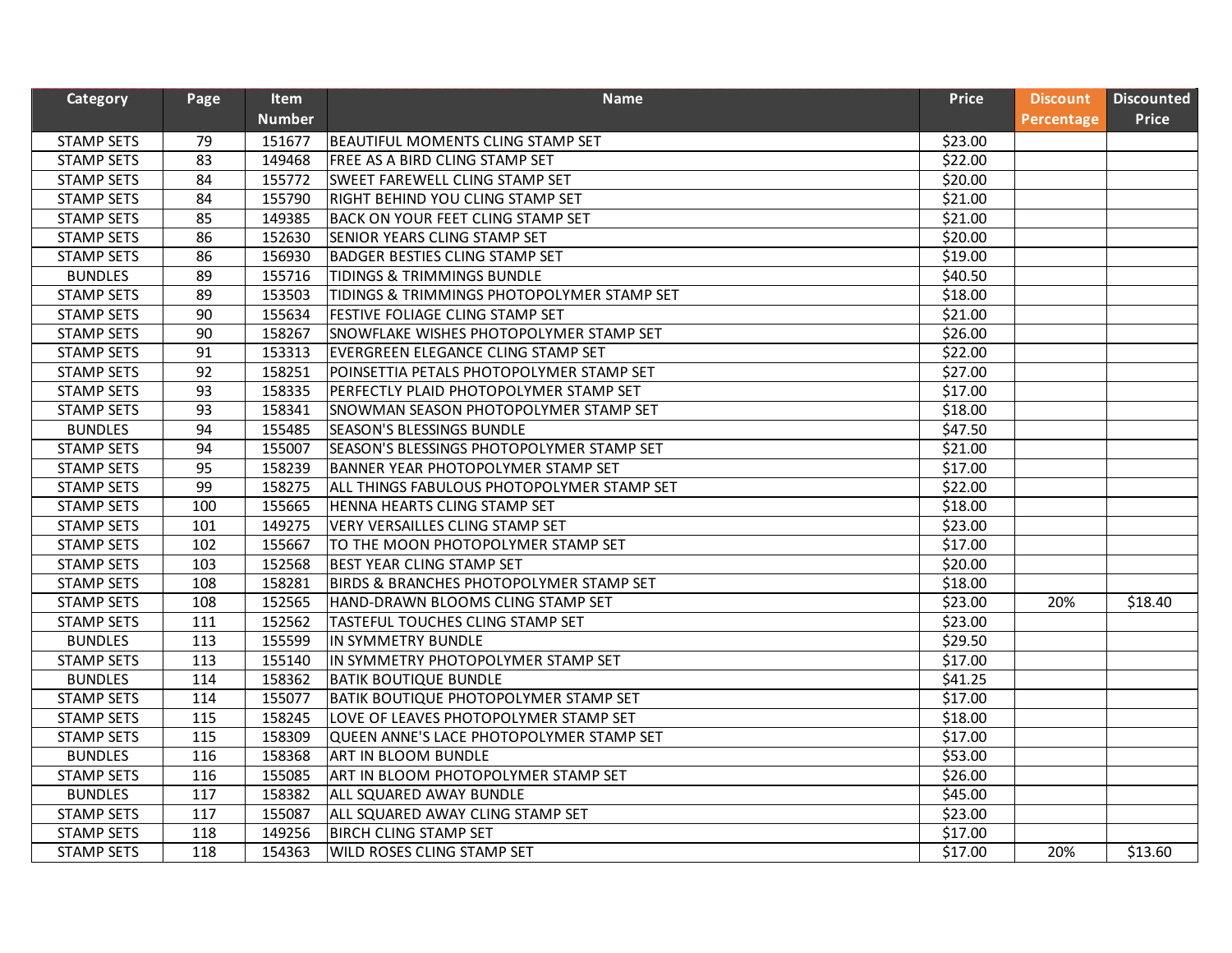| Category          | Page | <b>Item</b>   | <b>Name</b>                                                                   | <b>Price</b> | <b>Discount</b> | <b>Discounted</b> |
|-------------------|------|---------------|-------------------------------------------------------------------------------|--------------|-----------------|-------------------|
|                   |      | <b>Number</b> |                                                                               |              | Percentage      | Price             |
| <b>STAMP SETS</b> | 119  | 154494        | HANDMADE FOR YOU CLING STAMP SET                                              | \$17.00      |                 |                   |
| <b>INK</b>        | 123  | 153114        | CINNAMON CIDER CLASSIC STAMPIN' PAD                                           | \$7.50       |                 |                   |
| <b>INK</b>        | 123  | 153115        | JUST JADE CLASSIC STAMPIN' PAD                                                | \$7.50       |                 |                   |
| <b>INK</b>        | 123  | 153116        | BUMBLEBEE CLASSIC STAMPIN' PAD                                                | \$7.50       |                 |                   |
| <b>INK</b>        | 123  | 153117        | MAGENTA MADNESS CLASSIC STAMPIN' PAD                                          | \$7.50       |                 |                   |
| <b>INK</b>        | 123  | 153118        | MISTY MOONLIGHT CLASSIC STAMPIN' PAD                                          | \$7.50       |                 |                   |
| <b>INK</b>        | 123  | 153120        | CINNAMON CIDER CLASSIC STAMPIN' INK REFILL                                    | \$3.75       |                 |                   |
| <b>INK</b>        | 123  | 153121        | JUST JADE CLASSIC STAMPIN' INK REFILL                                         | \$3.75       |                 |                   |
| <b>INK</b>        | 123  | 153122        | <b>BUMBLEBEE CLASSIC STAMPIN' INK REFILL</b>                                  | \$3.75       |                 |                   |
| <b>INK</b>        | 123  | 153123        | MAGENTA MADNESS CLASSIC STAMPIN' INK REFILL                                   | \$3.75       |                 |                   |
| <b>INK</b>        | 123  | 153124        | MISTY MOONLIGHT CLASSIC STAMPIN' INK REFILL                                   | \$3.75       |                 |                   |
| <b>INK</b>        | 123  | 153106        | MAGENTA MADNESS STAMPIN' BLENDS COMBO PACK                                    | \$9.00       | 40%             | \$5.40            |
| <b>INK</b>        | 123  | 153105        | CINNAMON CIDER STAMPIN' BLENDS COMBO PACK                                     | \$9.00       | 20%             | \$7.20            |
| <b>INK</b>        | 123  | 153107        | JUST JADE STAMPIN' BLENDS COMBO PACK                                          | \$9.00       | 20%             | \$7.20            |
| <b>INK</b>        | 123  | 153108        | MISTY MOONLIGHT STAMPIN' BLENDS COMBO PACK                                    | \$9.00       | 20%             | \$7.20            |
| PAPER             | 123  | 153077        | BUMBLEBEE 8-1/2" X 11" CARDSTOCK                                              | \$8.75       |                 |                   |
| <b>PAPER</b>      | 123  | 153078        | CINNAMON CIDER 8-1/2" X 11" CARDSTOCK                                         | \$8.75       |                 |                   |
| <b>PAPER</b>      | 123  | 153079        | JUST JADE 8-1/2" X 11" CARDSTOCK                                              | \$8.75       |                 |                   |
| <b>PAPER</b>      | 123  | 153080        | MAGENTA MADNESS 8-1/2" X 11" CARDSTOCK                                        | \$8.75       |                 |                   |
| <b>PAPER</b>      | 123  | 153081        | MISTY MOONLIGHT 8-1/2" X 11" CARDSTOCK                                        | \$8.75       |                 |                   |
| STORAGE           | 125  | 153610        | <b>CARD DISPLAY</b>                                                           | \$30.00      | 50%             | \$15.00           |
| <b>BUNDLES</b>    | 126  | 154957        | 2020-2022 IN COLOR CLASSIC STAMPIN' PADS                                      | \$33.75      |                 |                   |
| <b>INK</b>        | 126  | 153125        | 2020-2022 IN COLOR STAMPIN' WRITE MARKERS                                     | \$15.00      | 20%             | \$12.00           |
| <b>PAPER</b>      | 126  | 153074        | 2020-2022 IN COLOR 8-1/2" X 11" CARDSTOCK PACK                                | \$9.00       |                 |                   |
| <b>PAPER</b>      | 126  | 153076        | 2020-2022 IN COLOR 12" X 12" (30.5 X 30.5 CM) CARDSTOCK                       | \$12.75      |                 |                   |
| <b>KITS</b>       | 127  | 155662        | <b>WHAT A YEAR MEMORIES &amp; MORE CARD PACK</b>                              | \$10.00      | 50%             | \$5.00            |
| <b>KITS</b>       | 127  | 155505        | HAND-PENNED MEMORIES & MORE CARD PACK                                         | \$10.00      | 40%             | \$6.00            |
| PAPER             | 127  | 155501        | HAND-PENNED MEMORIES & MORE CARDS & ENVELOPES                                 | \$10.00      | 20%             | \$8.00            |
| INK               | 128  | 132133        | WHITE STAMPIN' CHALK MARKER                                                   | \$3.50       |                 |                   |
| <b>TOOLS</b>      | 128  | 150892        | SHIMMERY CRYSTAL EFFECTS                                                      | \$5.00       |                 |                   |
| <b>TOOLS</b>      | 128  | 155553        | PLENTY OF PATTERNS DECORATIVE MASKS                                           | \$8.00       |                 |                   |
| <b>TOOLS</b>      | 128  | 150697        | <b>BASIC PATTERN DECORATIVE MASKS</b>                                         | \$8.00       | 40%             | \$4.80            |
| <b>PAPER</b>      | 130  | 155841        | BEAUTY OF THE EARTH 12" X 12" (30.5 X 30.5 CM) DESIGNER SERIES PAPER          | \$11.50      |                 |                   |
| <b>PAPER</b>      | 131  | 155464        | EXPRESSIONS IN INK 12" X 12" (30.5 X 30.5 CM) SPECIALTY DESIGNER SERIES PAPER | \$15.00      |                 |                   |
| <b>PAPER</b>      | 131  | 155499        | HAND-PENNED 12" X 12" (30.5 X 30.5 CM) DESIGNER SERIES PAPER                  | \$11.50      |                 |                   |
| <b>PAPER</b>      | 131  | 155696        | BLOOM WHERE YOU'RE PLANTED 12" X 12" (30.5 X 30.5 CM) DESIGNER SERIES PAPER   | \$11.50      |                 |                   |
| PAPER             | 132  | 152494        | IN GOOD TASTE 12" X 12" (30.5 X 30.5 CM) DESIGNER SERIES PAPER                | \$21.00      | 40%             | \$12.60           |
| <b>PAPER</b>      | 132  | 155817        | IN THE WILD 12" X 12" (30.5 X 30.5 CM) DESIGNER SERIES PAPER                  | \$11.50      | 40%             | \$6.90            |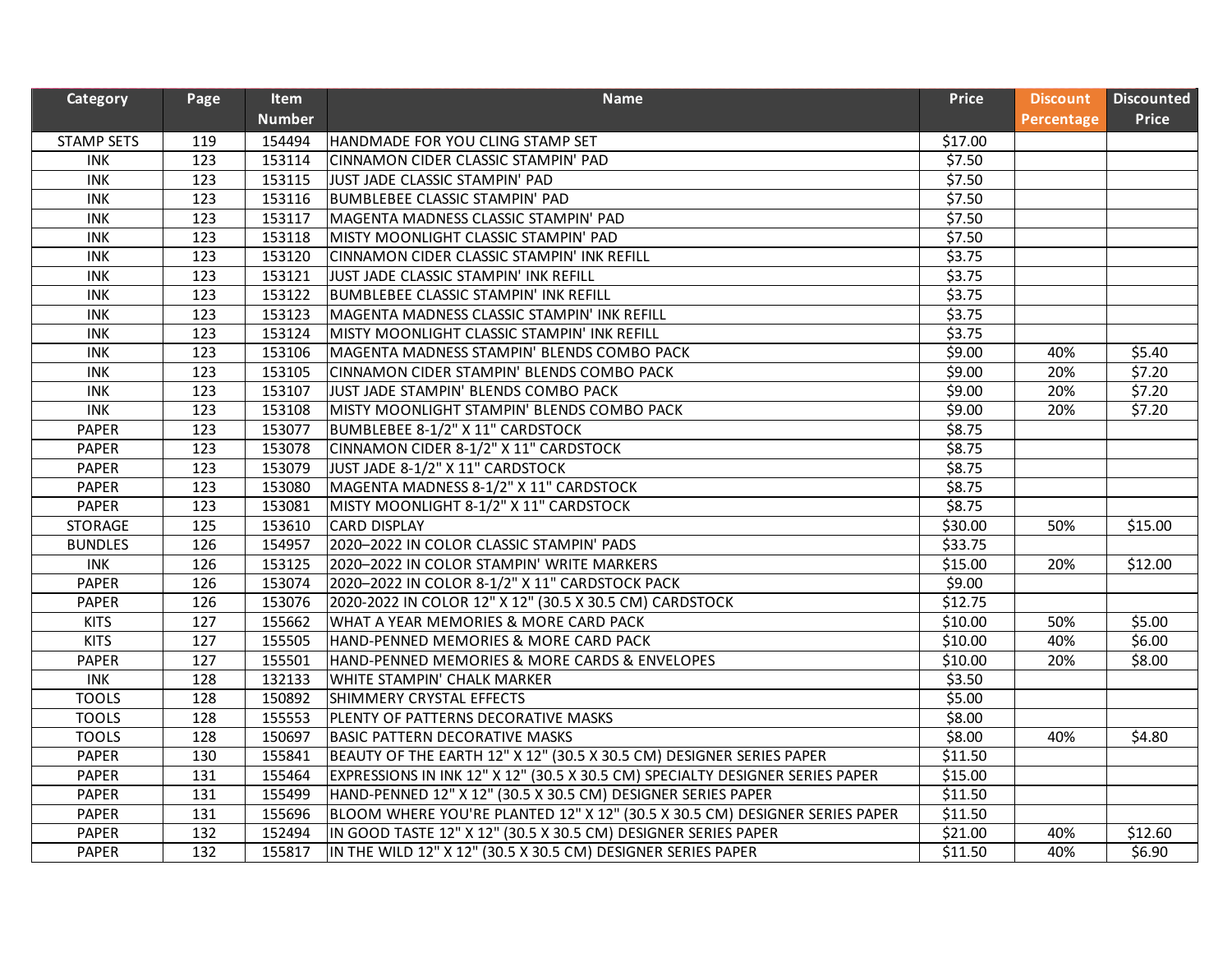| Category              | Page | <b>Item</b>   | <b>Name</b>                                                               | <b>Price</b> | <b>Discount</b> | <b>Discounted</b> |
|-----------------------|------|---------------|---------------------------------------------------------------------------|--------------|-----------------|-------------------|
|                       |      | <b>Number</b> |                                                                           |              | Percentage      | Price             |
| PAPER                 | 132  | 155807        | PANSY PETALS 12" X 12" (30.5 X 30.5 CM) DESIGNER SERIES PAPER             | \$11.50      | 20%             | \$9.20            |
| <b>PAPER</b>          | 133  | 155605        | SWEET SYMMETRY 12" X 12" (30.5 X 30.5 CM) DESIGNER SERIES PAPER           | \$11.50      |                 |                   |
| <b>PAPER</b>          | 133  | 155718        | TIDINGS OF CHRISTMAS 6" X 6" (15.2 X 15.2 CM) DESIGNER SERIES PAPER       | \$11.50      |                 |                   |
| <b>PAPER</b>          | 133  | 155761        | SIMPLY ELEGANT 12" X 12" (30.5 X 30.5 CM) SPECIALTY DESIGNER SERIES PAPER | \$15.00      |                 |                   |
| <b>PAPER</b>          | 134  | 155226        | NEUTRALS 6" X 6" (15.2 X 15.2 CM) DESIGNER SERIES PAPER                   | \$11.50      | 40%             | \$6.90            |
| <b>PAPER</b>          | 134  | 155227        | REGALS 6" X 6" (15.2 X 15.2 CM) DESIGNER SERIES PAPER                     | \$11.50      | 40%             | \$6.90            |
| PAPER                 | 134  | 155228        | BRIGHTS 6" X 6" (15.2 X 15.2 CM) DESIGNER SERIES PAPER                    | \$11.50      | 40%             | \$6.90            |
| PAPER                 | 134  | 155229        | SUBTLES 6" X 6" (15.2 X 15.2 CM) DESIGNER SERIES PAPER                    | \$11.50      | 40%             | \$6.90            |
| PAPER                 | 134  | 155230        | IN COLOR 2020-2022 6" X 6" (15.2 X 15.2 CM) DESIGNER SERIES PAPER         | \$11.50      | 40%             | \$6.90            |
| <b>PAPER</b>          | 134  | 155641        | 2021-2023 IN COLOR 6" X 6" (15.2 X 15.2 CM) DESIGNER SERIES PAPER         | \$11.50      | 40%             | \$6.90            |
| PAPER                 | 134  | 155686        | YOU'RE A PEACH 12" X 12" (30.5 X 30.5 CM) DESIGNER SERIES PAPER           | \$11.50      | 20%             | \$9.20            |
| <b>PAPER</b>          | 135  | 154574        | HYDRANGEA HILL MERCURY GLASS DESIGNER ACETATE                             | \$11.50      | 40%             | \$6.90            |
| <b>PAPER</b>          | 135  | 152484        | SQUARE VELLUM DOILIES                                                     | \$5.00       | 20%             | \$4.00            |
| <b>PAPER</b>          | 135  | 153056        | <b>RAINBOW GLIMMER PAPER</b>                                              | \$6.00       | 20%             | \$4.80            |
| PAPER                 | 135  | 155616        | 2021-2023 IN COLOR SHIMMER VELLUM                                         | \$12.00      | 20%             | \$9.60            |
| <b>PAPER</b>          | 135  | 155784        | OMBRE 12" X 12" (30.5 X 30.5 CM) SPECIALTY PAPER                          | \$10.00      | 20%             | \$8.00            |
| <b>EMBELLISHMENTS</b> | 137  | 144628        | <b>ACETATE CARD BOXES</b>                                                 | \$7.00       |                 |                   |
| <b>EMBELLISHMENTS</b> | 137  | 155685        | MINI JAM JARS                                                             | \$9.00       |                 |                   |
| <b>PAPER</b>          | 137  | 151312        | 3" X 9" (7.6 X 22. 9 CM) PRINTED GUSSETED CELLOPHANE BAGS                 | \$7.00       |                 |                   |
| PAPER                 | 137  | 153069        | MINI PAPER PUMPKIN BOX                                                    | \$7.50       |                 |                   |
| <b>PAPER</b>          | 137  | 155566        | SIMPLY CLASSIC TREAT BOXES                                                | \$10.00      | 40%             | \$6.00            |
| PAPER                 | 137  | 150428        | 3-1/8" X 3-1/8" (7.9 X 7.9 CM) ACETATE CARD BOXES                         | \$6.00       | 20%             | \$4.80            |
| PAPER                 | 137  | 153493        | MINI COFFEE CUPS                                                          | \$7.50       | 20%             | \$6.00            |
| <b>PAPER</b>          | 137  | 155479        | <b>OMBRE GIFT BAGS</b>                                                    | \$6.00       | 20%             | \$4.80            |
| <b>EMBELLISHMENTS</b> | 139  | 149441        | PETAL PINK 5/8" (1.6 CM) ORGANDY STRIPED RIBBON                           | \$8.00       | 40%             | \$4.80            |
| <b>EMBELLISHMENTS</b> | 139  | 147897        | BLACK 3/8" (1 CM) GLITTERED ORGANDY RIBBON                                | \$8.50       |                 |                   |
| <b>EMBELLISHMENTS</b> | 139  | 154572        | GORGEOUS GRAPE 3/8" (1 CM) SHEER RIBBON                                   | \$7.00       | 40%             | \$4.20            |
| <b>EMBELLISHMENTS</b> | 139  | 155813        | 7/8" (2.2 CM) SMOKY SLATE TEXTURED RIBBON                                 | \$8.50       | 40%             | \$5.10            |
| <b>EMBELLISHMENTS</b> | 139  | 149496        | OLD OLIVE/PRETTY PEACOCK 3/8" (1 CM) REVERSIBLE RIBBON                    | \$7.50       | 20%             | \$6.00            |
| <b>EMBELLISHMENTS</b> | 139  | 154561        | 3/8" (1 CM) FINE ART RIBBON                                               | \$7.50       | 20%             | \$6.00            |
| <b>EMBELLISHMENTS</b> | 139  | 155610        | FLIRTY FLAMINGO 1/4" (6.4 MM) METALLIC RIBBON                             | \$8.00       | 20%             | \$6.40            |
| <b>EMBELLISHMENTS</b> | 139  | 155722        | EVENING EVERGREEN (3/8" 1 CM) CHEVRON WEAVE RIBBON                        | \$6.00       | 20%             | \$4.80            |
| <b>EMBELLISHMENTS</b> | 139  | 155815        | JUST JADE & GOLD 3/8" (1 CM) BRAIDED RIBBON                               | \$6.00       | 20%             | \$4.80            |
| <b>EMBELLISHMENTS</b> | 140  | 155812        | HIGHLAND HEATHER 1/2" (1.3 CM) GROSGRAIN RIBBON                           | \$6.00       | 40%             | \$3.60            |
| <b>EMBELLISHMENTS</b> | 140  | 155814        | MINT MACARON 1/2" (1.3 CM) SOFT VELVET RIBBON                             | \$8.50       | 40%             | \$5.10            |
| <b>EMBELLISHMENTS</b> | 140  | 155816        | PALE PAPAYA & WHITE 1/2" (1.3 CM) WOVEN RIBBON                            | \$7.00       | 40%             | \$4.20            |
| <b>EMBELLISHMENTS</b> | 140  | 149593        | VERY VANILLA 3/8" (1 CM) SCALLOPED LACE TRIM                              | \$7.00       | 20%             | \$5.60            |
| <b>EMBELLISHMENTS</b> | 140  | 151155        | REAL RED 3/8" (1 CM) DOUBLE-STITCHED SATIN RIBBON                         | \$7.50       | 20%             | \$6.00            |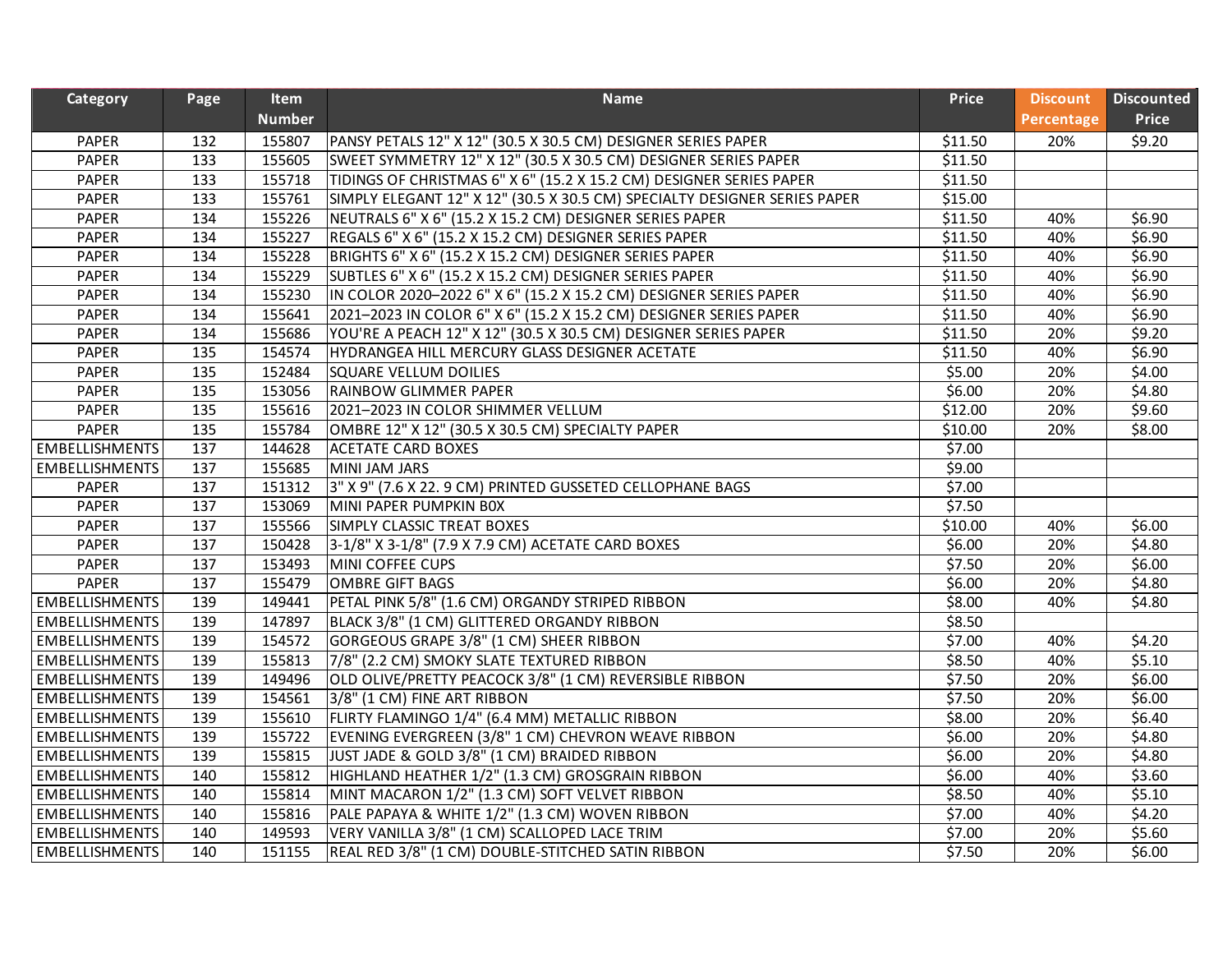| Category              | Page | ltem          | <b>Name</b>                                | <b>Price</b> | <b>Discount</b> | <b>Discounted</b> |
|-----------------------|------|---------------|--------------------------------------------|--------------|-----------------|-------------------|
|                       |      | <b>Number</b> |                                            |              | Percentage      | <b>Price</b>      |
| <b>EMBELLISHMENTS</b> | 140  | 152466        | PLAYFUL PETS TRIM COMBO PACK               | \$7.50       | 20%             | \$6.00            |
| <b>EMBELLISHMENTS</b> | 140  | 153620        | FLOWERS FOR EVERY SEASON RIBBON COMBO PACK | \$10.00      | 20%             | \$8.00            |
| <b>EMBELLISHMENTS</b> | 140  | 153658        | BUMBLEBEE 1/4" (6.4MM) GINGHAM RIBBON      | \$7.00       | 20%             | \$5.60            |
| <b>EMBELLISHMENTS</b> | 141  | 155465        | EXPRESSIONS IN INK EPHEMERA PACK           | \$7.00       | 20%             | \$5.60            |
| <b>EMBELLISHMENTS</b> | 141  | 155568        | <b>BUMBLEBEE TRINKETS</b>                  | \$7.50       | 20%             | \$6.00            |
| <b>EMBELLISHMENTS</b> | 141  | 155697        | <b>PAPER LATTICE</b>                       | \$6.00       | 20%             | \$4.80            |
| <b>EMBELLISHMENTS</b> | 142  | 153547        | <b>BLUE ADHESIVE-BACKED GEMS</b>           | \$8.00       | 40%             | \$4.80            |
| <b>EMBELLISHMENTS</b> | 142  | 155500        | <b>GENIAL GEMS</b>                         | \$8.00       | 40%             | \$4.80            |
| <b>EMBELLISHMENTS</b> | 142  | 150457        | HOLIDAY RHINESTONE BASIC JEWELS            | \$6.00       |                 |                   |
| <b>EMBELLISHMENTS</b> | 142  | 152478        | <b>GILDED GEMS</b>                         | \$7.00       | 20%             | \$5.60            |
| <b>EMBELLISHMENTS</b> | 142  | 155567        | SILVER & CLEAR EPOXY ESSENTIALS            | \$9.50       | 20%             | \$7.60            |
| <b>EMBELLISHMENTS</b> | 142  | 155571        | 2021-2023 IN COLOR JEWELS                  | \$7.00       | 20%             | \$5.60            |
| <b>EMBELLISHMENTS</b> | 142  | 155572        | 2020-2022 IN COLOR SQUARE GEMS             | \$8.00       | 20%             | \$6.40            |
| <b>EMBELLISHMENTS</b> | 143  | 153556        | <b>SEQUINS FOR EVERYTHING</b>              | \$12.00      | 50%             | \$6.00            |
| <b>EMBELLISHMENTS</b> | 143  | 152467        | PLAYING WITH PATTERNS RESIN DOTS           | \$8.00       | 40%             | \$4.80            |
| <b>EMBELLISHMENTS</b> | 143  | 155569        | <b>SHAKER SHAPES</b>                       | \$7.00       | 40%             | \$4.20            |
| <b>EMBELLISHMENTS</b> | 143  | 146282        | <b>METALLIC PEARLS</b>                     | \$7.00       |                 |                   |
| <b>EMBELLISHMENTS</b> | 143  | 152477        | ARTISTRY BLOOMS ADHESIVE-BACKED SEQUINS    | \$7.00       |                 |                   |
| <b>EMBELLISHMENTS</b> | 143  | 153100        | <b>MASON JAR SHAKER DOMES</b>              | \$6.50       | 20%             | \$5.20            |
| <b>TOOLS</b>          | 147  | 155762        | <b>ELEGANT TAG PUNCH</b>                   | \$18.00      |                 |                   |
| <b>TOOLS</b>          | 148  | 154239        | <b>STRAWBERRY BUILDER PUNCH</b>            | \$18.00      | 50%             | \$9.00            |
| <b>TOOLS</b>          | 148  | 155372        | <b>TURTLE PUNCH</b>                        | \$18.00      | 20%             | \$14.40           |
| <b>TOOLS</b>          | 148  | 155606        | SYMMETRICAL STEMS BORDER PUNCH             | \$16.00      | 20%             | \$12.80           |
| <b>TOOLS</b>          | 149  | 152711        | <b>FANCY TAG TOPPER PUNCH</b>              | \$23.00      | 50%             | \$11.50           |
| <b>TOOLS</b>          | 149  | 154241        | ICE CREAM CONE BUILDER PUNCH               | \$18.00      | 50%             | \$9.00            |
| <b>TOOLS</b>          | 149  | 154425        | TREASURED TAGS PICK A PUNCH                | \$23.00      | 50%             | \$11.50           |
| <b>TOOLS</b>          | 149  | 145667        | TAILORED TAG PUNCH                         | \$18.00      | 20%             | \$14.40           |
| <b>TOOLS</b>          | 149  | 149518        | DELIGHTFUL TAG TOPPER PUNCH                | \$23.00      | 20%             | \$18.40           |
| <b>TOOLS</b>          | 149  | 150643        | <b>SNOWMAN BUILDER PUNCH</b>               | \$18.00      | 20%             | \$14.40           |
| <b>TOOLS</b>          | 150  | 144666        | <b>CAT PUNCH</b>                           | \$18.00      | 40%             | \$10.80           |
| <b>TOOLS</b>          | 150  | 146320        | <b>DETAILED TRIO PUNCH</b>                 | \$20.00      | 40%             | \$12.00           |
| <b>TOOLS</b>          | 150  | 148012        | <b>SPRIG PUNCH</b>                         | \$18.00      | 40%             | \$10.80           |
| <b>TOOLS</b>          | 150  | 143713        | <b>DAISY PUNCH</b>                         | \$18.00      | 20%             | \$14.40           |
| <b>TOOLS</b>          | 150  | 144668        | <b>EVERYDAY LABEL PUNCH</b>                | 518.00       | 20%             | \$14.40           |
| <b>TOOLS</b>          | 150  | 149521        | PINE TREE PUNCH                            | \$18.00      | 20%             | \$14.40           |
| <b>TOOLS</b>          | 154  | 155429        | ANIMAL PRINT EMBOSSING FOLDER              | \$7.50       | 50%             | \$3.75            |
| <b>TOOLS</b>          | 154  | 152716        | <b>GREENERY EMBOSSING FOLDERS</b>          | \$8.00       | 40%             | \$4.80            |
| <b>TOOLS</b>          | 154  | 152953        | DANDELIONS 3D EMBOSSING FOLDER             | \$10.00      | 40%             | \$6.00            |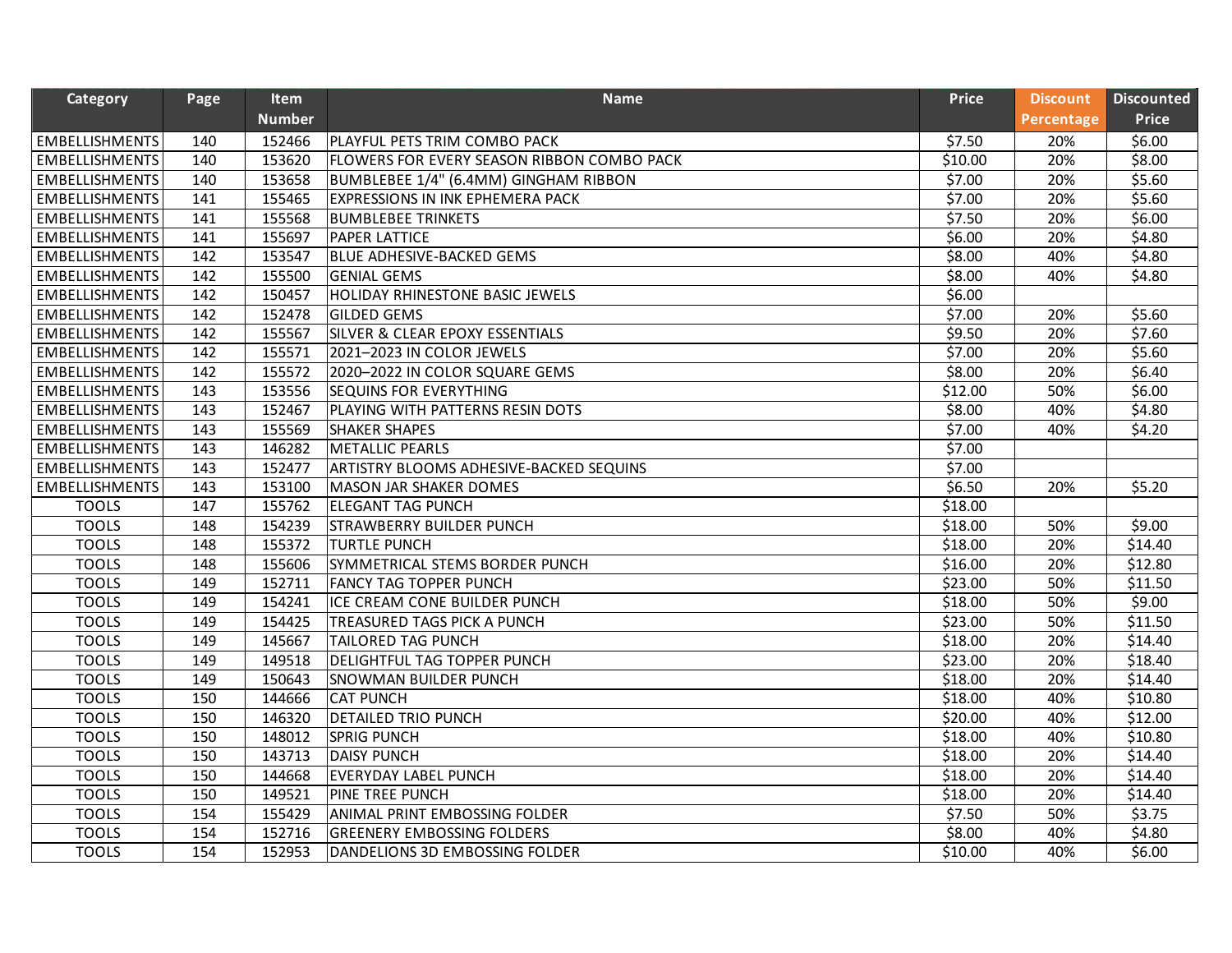| Category     | Page | <b>Item</b><br><b>Number</b> | <b>Name</b>                                | <b>Price</b>        | <b>Discount</b><br><b>Percentage</b> | <b>Discounted</b><br><b>Price</b> |
|--------------|------|------------------------------|--------------------------------------------|---------------------|--------------------------------------|-----------------------------------|
| <b>TOOLS</b> | 154  | 155431                       | <b>BARK 3D EMBOSSING FOLDER</b>            | \$10.00             |                                      |                                   |
| <b>TOOLS</b> | 154  | 155434                       | DOTTY HEARTS EMBOSSING FOLDERS             | \$8.00              |                                      |                                   |
| <b>TOOLS</b> | 154  | 153576                       | EVERGREEN FOREST 3D EMBOSSING FOLDER       | \$10.00             | 20%                                  | \$8.00                            |
| <b>TOOLS</b> | 154  | 155432                       | <b>CHECKS &amp; DOTS EMBOSSING FOLDERS</b> | \$8.00              | 20%                                  | \$6.40                            |
| <b>TOOLS</b> | 155  | 153126                       | MEADOW MOMENTS EMBOSSING FOLDERS           | \$8.00              | 50%                                  | \$4.00                            |
| <b>TOOLS</b> | 155  | 149579                       | MAGNOLIA 3D EMBOSSING FOLDER               | \$10.00             | 40%                                  | \$6.00                            |
| <b>TOOLS</b> | 155  | 151474                       | PARISIAN FLOURISH 3D EMBOSSING FOLDER      | \$10.00             | 40%                                  | \$6.00                            |
| <b>TOOLS</b> | 155  | 152725                       | ORNATE FLORAL 3D EMBOSSING FOLDER          | \$9.00              | 40%                                  | \$5.40                            |
| <b>TOOLS</b> | 155  | 150646                       | HAMMERED METAL 3D EMBOSSING FOLDER         | \$9.00              | 20%                                  | \$7.20                            |
| <b>TOOLS</b> | 155  | 152718                       | TASTEFUL TEXTILE 3D EMBOSSING FOLDER       | \$9.00              | 20%                                  | \$7.20                            |
| <b>TOOLS</b> | 155  | 155435                       | MACRAME 3D EMBOSSING FOLDER                | \$9.00              | 20%                                  | \$7.20                            |
| <b>TOOLS</b> | 157  | 155989                       | <b>BLOOM HYBRID EMBOSSING FOLDER</b>       | \$33.00             | 40%                                  | \$19.80                           |
| <b>TOOLS</b> | 157  | 155471                       | <b>BABY CLOTHES DIES</b>                   | \$26.00             |                                      |                                   |
| <b>TOOLS</b> | 157  | 155961                       | <b>FLORAL SQUARES DIES</b>                 | \$27.00             |                                      |                                   |
| <b>TOOLS</b> | 158  | 153582                       | MANY LAYERED BLOSSOMS DIES                 | \$45.00             | 40%                                  | \$27.00                           |
| <b>TOOLS</b> | 158  | 155840                       | <b>BEAUTIFUL TREES DIES</b>                | \$36.00             |                                      |                                   |
| <b>TOOLS</b> | 158  | 155962                       | <b>BATIK DIES</b>                          | \$29.00             | 20%                                  | \$23.20                           |
| <b>TOOLS</b> | 159  | 155546                       | <b>ENCIRCLED IN BEAUTY DIES</b>            | \$34.00             |                                      |                                   |
| <b>TOOLS</b> | 159  | 155964                       | HAT BUILDER DIES                           | \$22.00             |                                      |                                   |
| <b>TOOLS</b> | 159  | 155620                       | <b>GRAPEVINE DIES</b>                      | \$25.00             | 20%                                  | \$20.00                           |
| <b>TOOLS</b> | 160  | 155960                       | <b>SEASONAL BASKET DIES</b>                | \$32.00             | 40%                                  | \$19.20                           |
| <b>TOOLS</b> | 160  | 155684                       | <b>SEA LIFE DIES</b>                       | \$29.00             | 20%                                  | \$23.20                           |
| <b>TOOLS</b> | 160  | 155963                       | <b>INSPIRING CANOPY DIES</b>               | \$32.00             | 20%                                  | \$25.60                           |
| <b>TOOLS</b> | 161  | 154333                       | <b>COOKIN' DIES</b>                        | \$29.00             |                                      |                                   |
| <b>TOOLS</b> | 161  | 155561                       | <b>CHRISTMAS TRIMMINGS DIES</b>            | $\overline{$}27.00$ |                                      |                                   |
| <b>TOOLS</b> | 161  | 155860                       | <b>LAYERING HUGS DIES</b>                  | \$28.00             |                                      |                                   |
| <b>TOOLS</b> | 161  | 154335                       | <b>WINDOW FLOWER BOX DIES</b>              | \$34.00             | 20%                                  | \$27.20                           |
| <b>TOOLS</b> | 161  | 155513                       | <b>BIG CATS DIES</b>                       | \$26.00             | 20%                                  | \$20.80                           |
| <b>TOOLS</b> | 161  | 155829                       | <b>PEACH DIES</b>                          | $\overline{$}23.00$ | 20%                                  | \$18.40                           |
| <b>TOOLS</b> | 162  | 151456                       | <b>CHERRY BLOSSOM DIES</b>                 | \$36.00             | 50%                                  | \$18.00                           |
| <b>TOOLS</b> | 162  | 151665                       | ALL DRESSED UP DIES                        | \$35.00             | 50%                                  | \$17.50                           |
| <b>TOOLS</b> | 162  | 152719                       | <b>BANNER BLOOMS DIES</b>                  | \$31.00             | 50%                                  | \$15.50                           |
| <b>TOOLS</b> | 162  | 153583                       | <b>FABULOUS FLORALS DIES</b>               | \$31.00             | 50%                                  | \$15.50                           |
| <b>TOOLS</b> | 162  | 154315                       | <b>DANDY WISHES DIES</b>                   | \$35.00             | 50%                                  | \$17.50                           |
| <b>TOOLS</b> | 162  | 158200                       | <b>BIRTHDAY CHICK DIES</b>                 | \$27.00             | 50%                                  | \$13.50                           |
| <b>TOOLS</b> | 162  | 152721                       | <b>BIRDS &amp; MORE DIES</b>               | \$34.00             | 40%                                  | \$20.40                           |
| <b>TOOLS</b> | 163  | 154306                       | <b>FLORAL HEART DIES</b>                   | \$38.00             | 50%                                  | \$19.00                           |
| <b>TOOLS</b> | 163  | 151495                       | IN THE TROPICS DIES                        | \$35.00             | 40%                                  | \$21.00                           |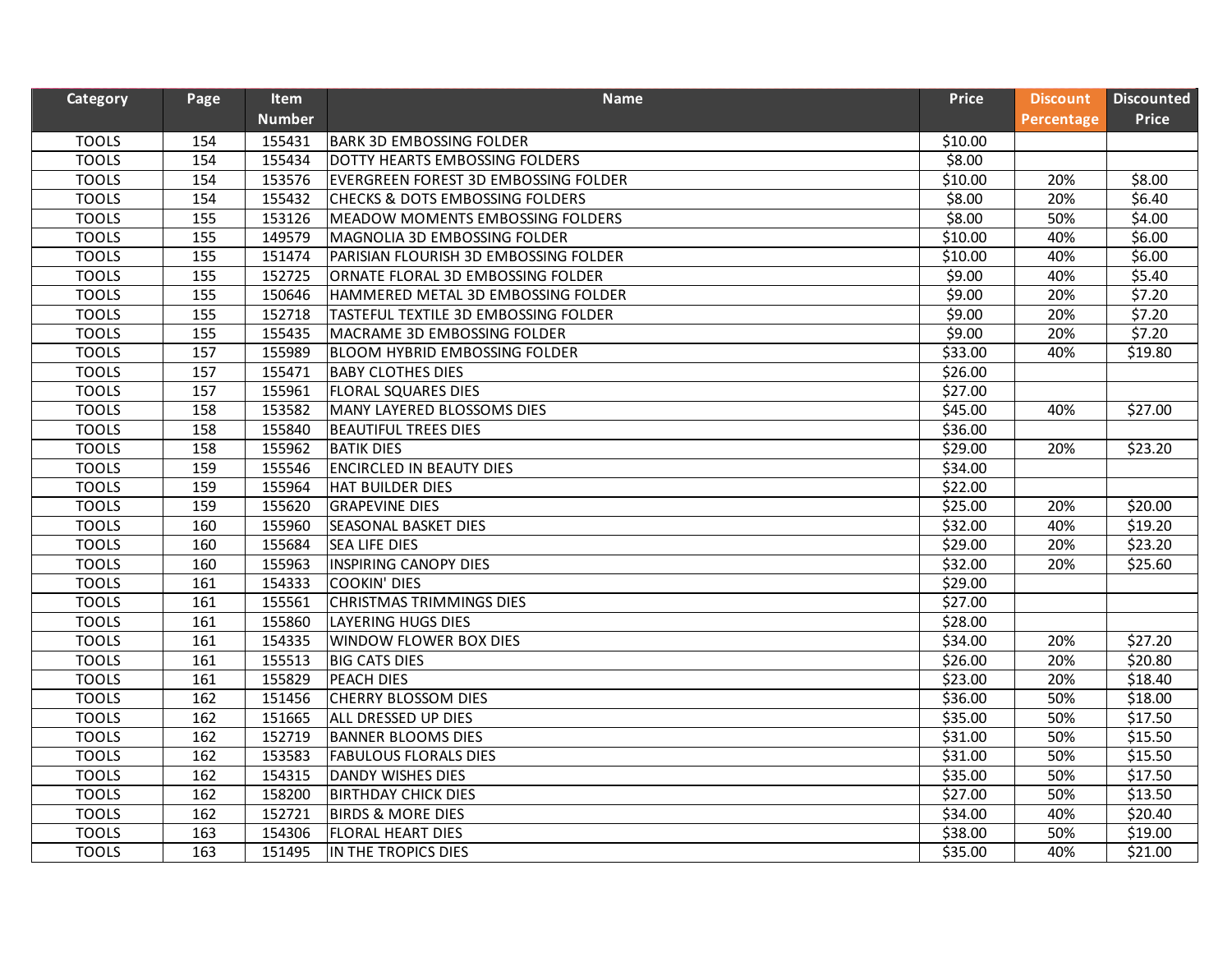| <b>Category</b> | Page | <b>Item</b>   | <b>Name</b>                                                         | <b>Price</b> | <b>Discount</b> | <b>Discounted</b> |
|-----------------|------|---------------|---------------------------------------------------------------------|--------------|-----------------|-------------------|
|                 |      | <b>Number</b> |                                                                     |              | Percentage      | <b>Price</b>      |
| <b>TOOLS</b>    | 163  | 155556        | <b>IFLOWER MARKET DIE</b>                                           | \$29.00      | 40%             | \$17.40           |
| <b>TOOLS</b>    | 163  | 155965        | <b>ICONIC DIES</b>                                                  | \$29.00      |                 |                   |
| <b>TOOLS</b>    | 163  | 153585        | <b>HIPPO &amp; FRIENDS DIES</b>                                     | \$36.00      | 20%             | \$28.80           |
| <b>TOOLS</b>    | 164  | 152701        | <b>PEONY DIES</b>                                                   | \$40.00      | 50%             | \$20.00           |
| <b>TOOLS</b>    | 164  | 152705        | <b>PETS DIES</b>                                                    | \$23.00      | 50%             | \$11.50           |
| <b>TOOLS</b>    | 164  | 153586        | <b>NATURE'S THOUGHTS DIES</b>                                       | \$29.00      | 50%             | \$14.50           |
| <b>TOOLS</b>    | 164  | 150664        | IORNATE FRAMES DIES                                                 | \$34.00      | 20%             | \$27.20           |
| <b>TOOLS</b>    | 164  | 152726        | <b>ORNATE LAYERS DIES</b>                                           | \$37.00      | 20%             | \$29.60           |
| <b>TOOLS</b>    | 164  | 154422        | <b>MESSAGES DIE</b>                                                 | \$34.00      | 20%             | \$27.20           |
| <b>TOOLS</b>    | 165  | 154312        | IPIERCED BLOOMS DIES                                                | \$37.00      | 50%             | \$18.50           |
| <b>TOOLS</b>    | 165  | 153522        | <b>POINSETTIA DIES</b>                                              | \$36.00      |                 |                   |
| <b>TOOLS</b>    | 165  | 153560        | SO MANY SNOWFLAKES DIES                                             | \$36.00      |                 |                   |
| <b>TOOLS</b>    | 165  | 149576        | <b>SMOOTH SAILING DIES</b>                                          | \$32.00      | 20%             | \$25.60           |
| <b>TOOLS</b>    | 165  | 152706        | IPLAYFUL ALPHABET DIES                                              | \$34.00      | 20%             | \$27.20           |
| <b>TOOLS</b>    | 165  | 153567        | <b>STITCHED LEAVES DIES</b>                                         | \$35.00      | 20%             | \$28.00           |
| <b>TOOLS</b>    | 166  | 153521        | <b>WARM WRAPS DIES</b>                                              | \$35.00      | 50%             | \$17.50           |
| <b>TOOLS</b>    | 166  | 154322        | <b>SUIT &amp; TIE DIES</b>                                          | \$32.00      | 50%             | \$16.00           |
| <b>TOOLS</b>    | 166  | 151690        | ISTITCHED SO SWEETLY DIES                                           | \$32.00      |                 |                   |
| <b>TOOLS</b>    | 166  | 149629        | IWORD WISHES DIES                                                   | \$36.00      | 20%             | \$28.80           |
| <b>TOOLS</b>    | 166  | 150653        | <b>STITCHED STARS DIES</b>                                          | \$38.00      | 20%             | \$30.40           |
| <b>TOOLS</b>    | 166  | 152710        | <b>STITCHED TRIANGLES DIES</b>                                      | \$35.00      | 20%             | \$28.00           |
| <b>TOOLS</b>    | 166  | 152886        | <b>TASTEFUL LABELS DIES</b>                                         | \$31.00      | 20%             | \$24.80           |
| <b>HOST</b>     | 170  | 155787        | PRINCE & PRINCESS HOST PHOTOPOLYMER STAMP SET                       | \$10.00      |                 |                   |
| <b>HOST</b>     | 171  | 155426        | PATTERN PARTY 12" X 12" (30.5 X 30.5 CM) HOST DESIGNER SERIES PAPER | \$18.00      |                 |                   |
| <b>HOST</b>     | 171  | 155637        | INATURAL TEXTURES HOST CLING STAMP SET                              | \$13.00      |                 |                   |
| <b>HOST</b>     | 171  | 155858        | IBETTER PLACES HOST CLING STAMP SET                                 | \$12.00      |                 |                   |
| <b>PAPER</b>    |      | 155380        | 2020-2022 IN COLOR GRID PAPER                                       | \$9.00       | 25%             | \$6.75            |